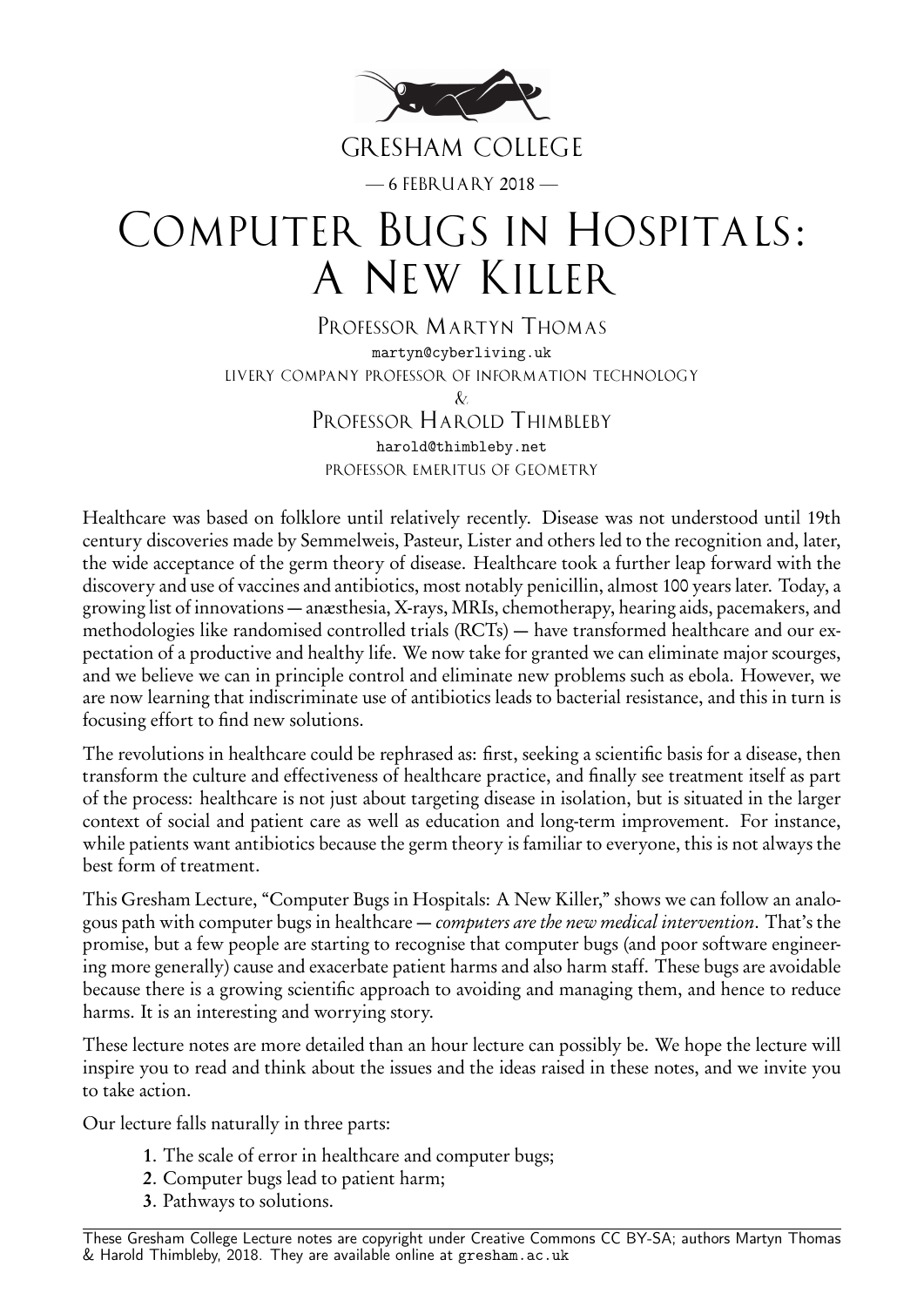

| 1 | The scale of error in healthcare and computer bugs<br>1.1<br>Published data on computer-related healthcare incidents<br>1.2<br>How computers contribute to death and injury<br>1.3 | 2<br>$\mathfrak{Z}$<br>5<br>$6\overline{6}$ |
|---|------------------------------------------------------------------------------------------------------------------------------------------------------------------------------------|---------------------------------------------|
| 2 | Computer bugs lead to patient harm<br>2.1<br>2.2<br>2.3<br>2.4<br>2.5<br>Confidentiality and "cargo cult" research doesn't help<br>2.6                                             | 8<br>9<br>12<br>13<br>14<br>16              |
| 3 | Pathways to improvement<br>3.1<br>3.2<br>Conclusions                                                                                                                               | 17<br>17<br>20<br>21                        |
|   | Notes and further reading<br>References                                                                                                                                            | 23<br>23                                    |

# 1 The scale of error in healthcare and computer bugs

Preventable deaths and harm in hospitals is a serious problem internationally.

A recent study [36] suggests that there are 440,000 preventable adverse events (PAEs) in hospitals in the USA that contribute to the death of patients each year. As a comparison, this makes PAEs a cause of one sixth of all deaths in the USA. The population of the USA is about 325 million and the population of the UK is about 65 million so (by extrapolation and assuming similar healthcare risks in the two countries) the equivalent number of deaths where PAEs are involved in the UK would be 88,000 per year. As a comparison, "only" 1,713 people were reported killed on the road in the UK in 2013 [14]. So, on these estimates, 50 times more people die following PAEs than on the roads each year. There are many more life-changing injuries than deaths and many other injuries that are not life changing that cause suffering and possible loss of earnings — that's a huge amount of trauma to patients, to their families and to the staff who care for them.

The UK data from the National Reporting and Learning System [59] records fewer serious adverse events than we estimate here. Their official numbers are 10,800 events each year that cause serious harm or death to patients. There are many reasons why PAEs are under-reported (we discuss some below). The potential scale of the problem and the uncertainties — even disagreements — in the data strongly suggest there should be urgent, independent research to establish the true scale of preventable deaths and serious injuries.

Individual patients may have better or worse experiences than the national estimates. Thankfully most of us have none. One example, reported in depth in [1], analyses a single patient averaging 100 incidents per year over a period of seven years.

Whatever the exact numbers, the figures are surprisingly large.

A This lecture addresses adverse events that are computer-related, as that is our area of expertise. We believe that research in this area would be very beneficial — it won't just determine the scale of the problem, but it would help solve the problem and improve the health of the nation.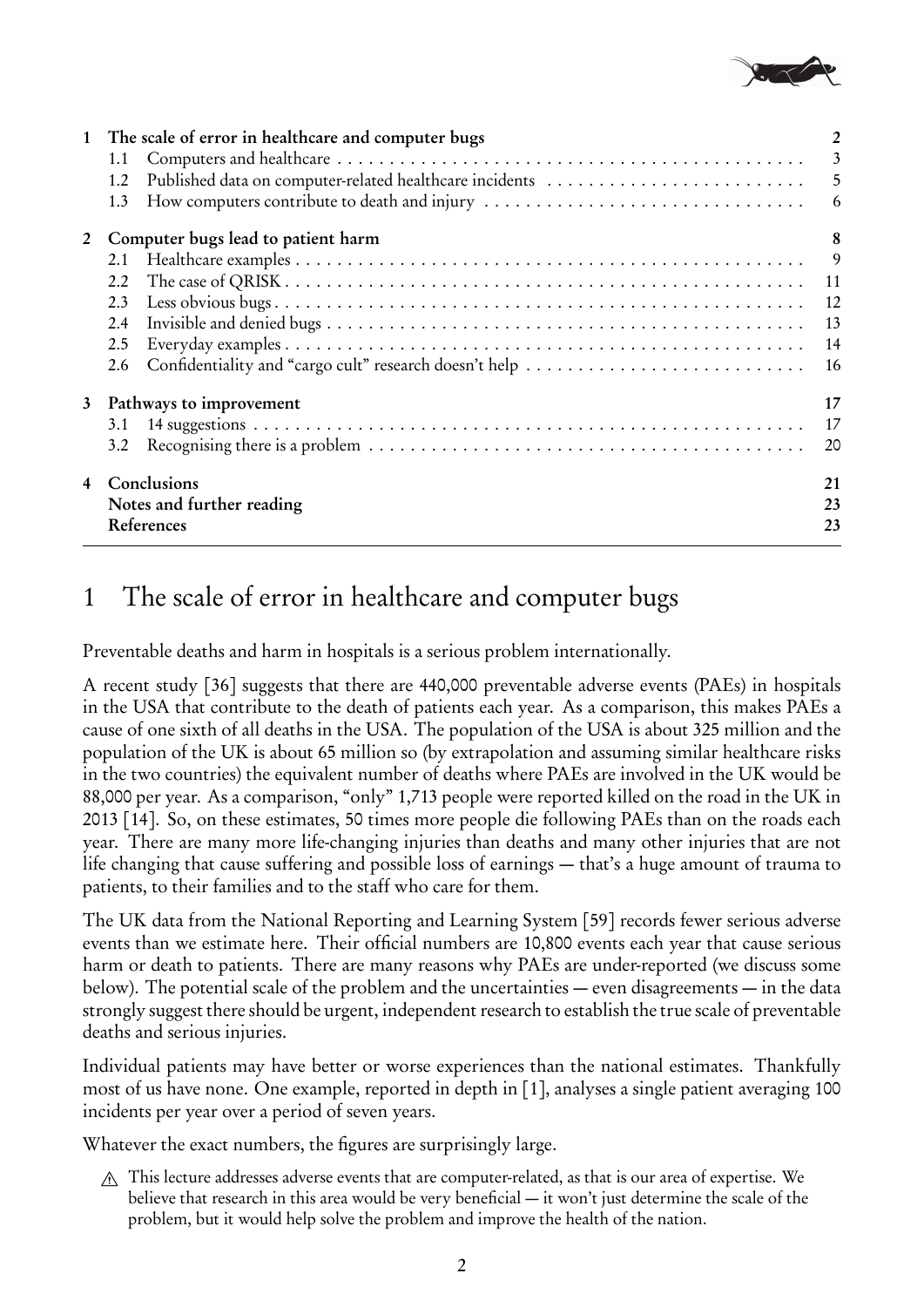

A lot of attention is paid to cancer, diabetes and other conventional killers — typically (and thankfully) patients have a long time to worry about them and whether there are possible cures. In contrast, preventable errors typically kill very quickly and they usually happen to people who are already ill — so they are easy to overlook or to disguise, and sometimes an error may be a mercy to a very sick patient. When errors are noticed, it is usual to blame the nurse or doctor, and not recognise that the errors are part of a bigger picture. If we witch-hunt the clinician, this achieves nothing other than taking our eyes off the system problems that induced them to be caught up in the error. If people are sacked for an error, the end result is we can fool ourselves that "errors do not happen here."

It is interesting that death certificates do not mention error as possible cause of death, and very common errors are euphemised as "complications" that do not have to be disclosed. For all these cultural reasons and more, the scale of preventable error hits us as disproportionate, but there are other ways to conceptualise the impact ...

According to the National Audit Office [56] there were 10,600 negligence claims registered with NHS Resolution under its Clinical Negligence Scheme for Trusts in 2016–2017 (ten years earlier the number was half that, at 5,300). The cost of these claims totalled  $f_1$ 1.6 billion. The NAO expect this to double by 2020–21. NHS Resolution's Clinical Negligence Scheme for Trusts has made a provision of £60 billion to pay for future claims of clinical negligence. These are resources that could have been spent on better healthcare — and more dependable computing for healthcare.

It is likely that only a small percentage of injured patients or their families claim, for reasons that include:

- because they don't notice the error as such, or
- because they don't know it was preventable, or
- because they may become incapable to report it (perhaps dead), or
- because they don't want to make a claim, or
- because there are barriers to them doing so, including the difficulty of obtaining evidence and clinicians' [83], hospitals' and manufacturers' understandable reluctance to admit to being caught up in error.
- Computer bugs, ironically, could be another reason: the computer system used to report incidents may be faulty or too hard to use. Indeed, we both tried using the NHS incident reporting web site on 28 January 2018; we got errors and were unable to proceed.

All of which means that the future costs might be much, much higher. We rightly care deeply about road safety, so it is astonishing we are doing little about a problem that may be at least 50 times worse and much more costly to the nation and to individuals.

## 1.1 Computers and healthcare

Healthcare is increasingly dependent on computer-based systems. Computers are used to schedule and book appointments, to order and manage stocks of drugs and thousands of items of equipment, to manage medical records, to optimise the use of beds, operating theatres, scanners and other facilities, to control electronic medical devices, to monitor patients' vital signs, to diagnose diseases and conditions ... and much more. In addition, so-called embedded computers are inside almost every medical device, such as infusion pumps, incubators, MRI scanners, X-ray machines, dialysis machines, pacemakers, ... and even *inside* pills [3]. And, of course, almost everyone has mobile phones and apps, using computers to run calculators, medical apps and communications systems (such as WhatsApp, as well as conventional phone communications).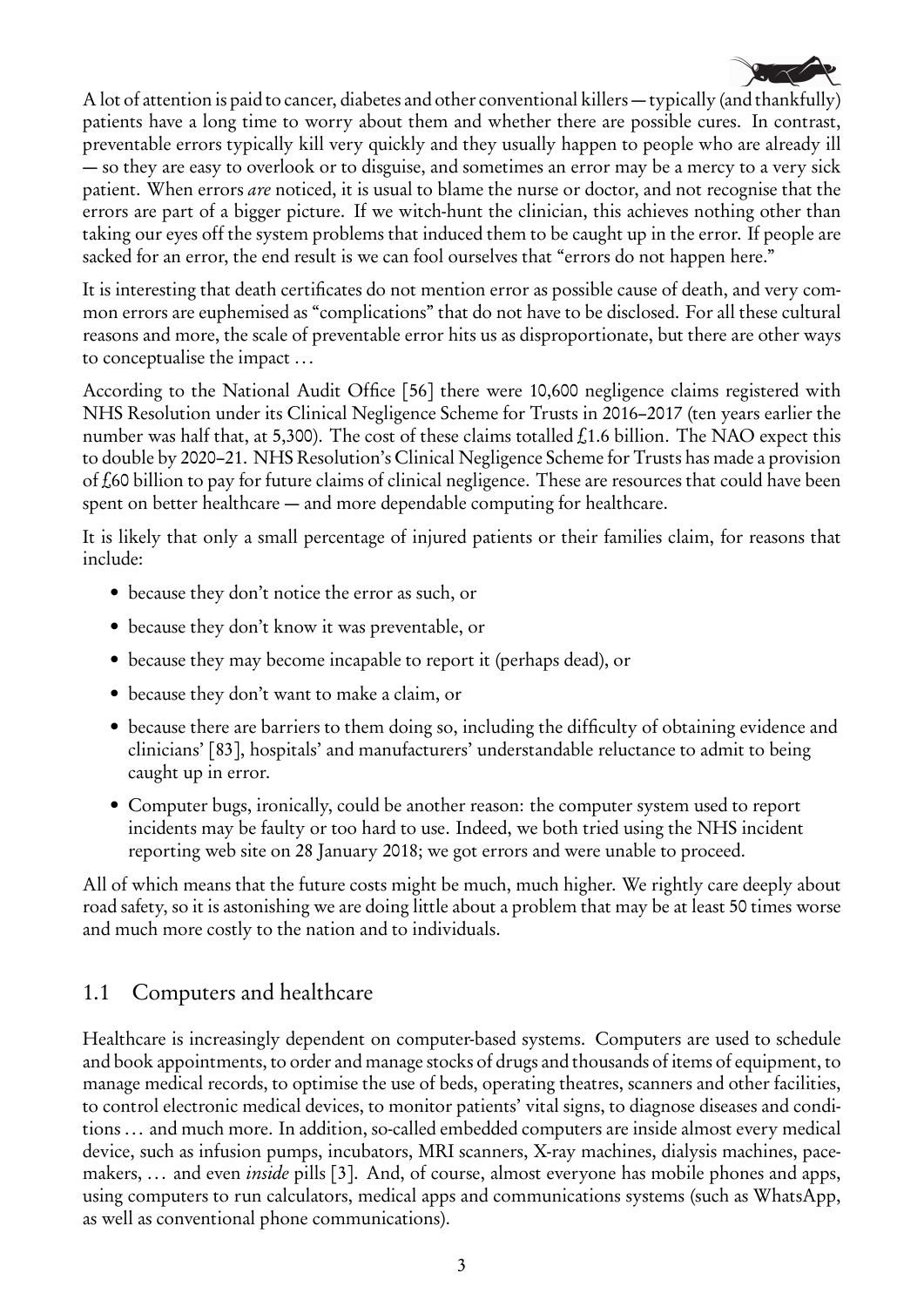



Bar chart of leading causes of death, including estimated fatality from preventable harms in hospitals. The vertical axis is US fatality. Percentages of total fatality are shown in each bar: percentages are likely to be comparable across developed countries. (Other, less common, causes of death are not shown.) Assumptions for estimates A and B are discussed in [36].

Within hospitals, there are thousands of computer systems, mostly networked together in unfathomable ways, and even with special systems ("middleware" – often configured in *ad hoc* ways) to convert between one and another system. The variation in standards across the various systems results in the recognised problems of multiple logins for clinicians (slowing them down, and often leading to insecure workarounds) as well as lack of interoperability for the patient data. Clinicians find it easier to photograph screens than to use the systems to contact colleagues — thus undermining basic information governance (they end up with patient data on their personal phones).

The leading causes of Preventable Adverse Events are errors such as [34]:

- · delayed treatment or the wrong treatment,
- no treatment,
- errors of communication perhaps leading to misdiagnosis or operation on the wrong site,
- errors of context perhaps leading to discharge in circumstances where the patient will be unable to follow their care plan, or
- · diagnostic errors.

Errors of omission and intentional errors [61] are hard to notice and may be under-reported. We suspect, too, that computer related errors are under-reported because clinicians are not trained to recognise them.

Because it is easy to envisage examples where a faulty computer system could cause or contribute to each of these PAEs, and a better designed computer could predict, detect, prevent, or mitigate a PAE, it seems reasonable to assume that computer system defects and deficiencies actually contribute to a proportion of the harm. Computer systems support  $-$  or undermine  $-$  every stage of every care pathway, from the initial GP appointment bookings through to the controlled injection of a drug.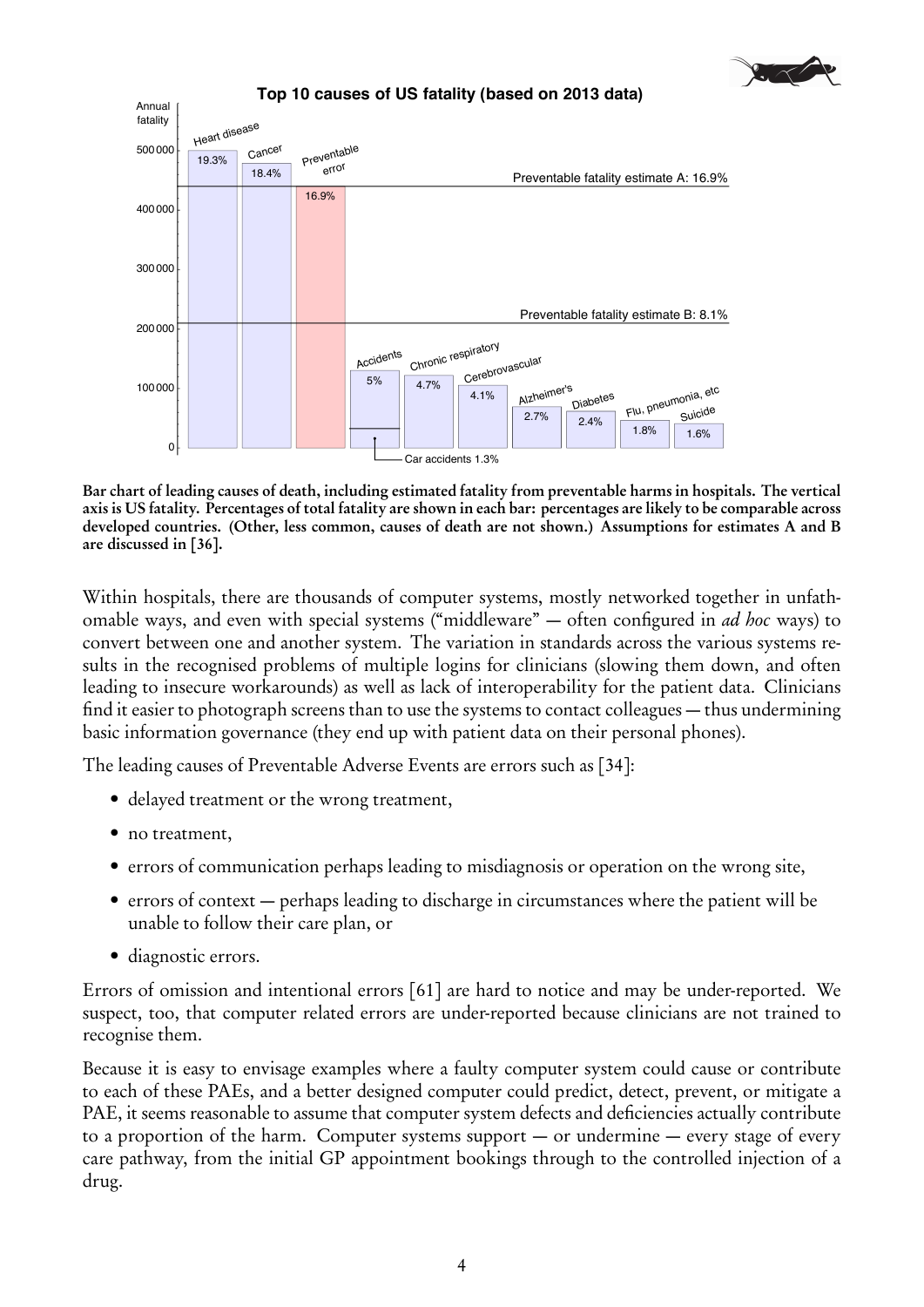

### 1.2 Published data on computer-related healthcare incidents

A paper in the Journal of the American Medical Informatics Association [48] describes several published studies of the risks to patient safety from the use of computers.

- In February 2010, the US Food and Drug Administration (FDA) reported receiving information on 260 incidents with potential for patient harm including 44 injuries and six deaths [81].
- In 2006 almost 25% of 176,409 medication errors reported to the United States Pharmacopeia voluntary incident reporting database were computer-related [37].
- In contrast, a search of 42,616 incidents from 2003 to 2005, submitted to a voluntary incident reporting database across one Australian state, yielded 123 computer related incidents. After removing duplicate and unrelated incidents, 99 incidents describing 117 problems remained. Only 0.2% of all incidents reported were computer-related.

The authors of the paper say "it is important to note that incident reports do not yield true frequencies of errors or adverse events because they do not capture numerators or denominators, and are subject to bias from a number of sources." In particular, few clinicians are technically trained and able to identify computing problems, so we expect significant under-reporting of computer-related errors. In particular, what may seem to be "use error" is often caused by underlying computer error.<sup>1</sup>

We are faced with a spread of computer-related incidents from 0.2% to 25%, the likelihood of underreporting, the likelihood of bias, the difficulty of recognising harm that may only develop slowly and over an extended period, and the difficulty of attributing causality. Nevertheless, it is clear that a significant number of adverse healthcare incidents do occur that involve the use of computer systems, that many of them have the potential to cause harm, and that some of them have contributed to or caused avoidable injuries and deaths.

That there are errors and harm in healthcare on the one hand, and computer bugs on the other, does not *prove* improving computer systems will improve healthcare outcomes — though it raises the obvious, and urgent, research questions to find out.

While there are suggestive case studies, there has been virtually no systematic research to study any causal relation. We note that the research by Han et al [25] showed a more than doubling of patient mortality in a pædiatric ward after introducing a computer system.<sup>2</sup> While it could be argued that this only shows that a particular system used in a particular medical speciality was poorly configured (or was in some way otherwise inadequate) and thus no general conclusions should be drawn, on the other hand, the system was provided by a major supplier, it was not a new and untested system, and the hospital itself was not naïve. Yet serious problems occurred because of the computers; indeed, the paper argued that staff time lost to using the computer (which was therefore a loss to direct patient contact) was not compensated by improved efficiency.

A recent 2017 study compared two EHRs (electronic health record systems) [31] and found one caused over three times as many errors as the other, and twice as many clinicians using the better system made no errors at all (for the specific tasks studied). Put another way, the worse EHR has design bugs that cause preventable error; in fact 70% of errors are caused by its worse design or would have been prevented by using the other design.

<sup>&</sup>lt;sup>1</sup>We prefer to say use error meaning an error occurring during computer use, rather than the popular term user error which prejudges the issue making it seem like an error made by the user. This lecture is about computer bugs: some user errors are caused by computers not by users.

<sup>&</sup>lt;sup>2</sup>Mortality rate increased from 2.80% (39/1394) before to 6.57% (36/548) after implementation ( $p < 0.001$ ); the ratio is 2.35. See Han op cit for details.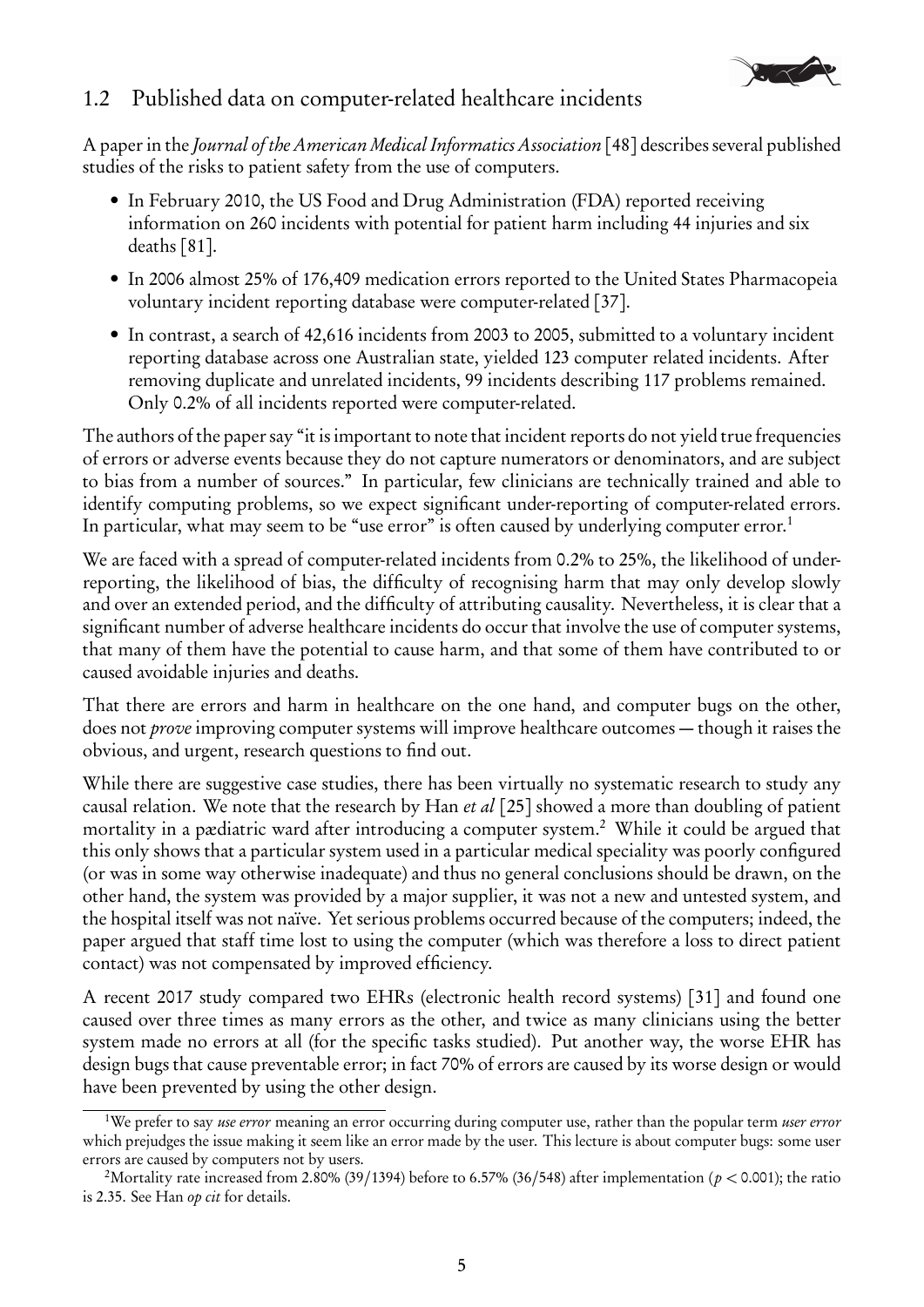

A very different study of hospital ambulatory care [67] shows doctors spend 37% of patient time using computer systems, and for every hour they have direct contact time with patients, nearly 2 additional hours is spent on computers and desk work. Unfortunately there is very little unbiased, rigorous research available: hospital computer systems cost billions and require major upheaval to implement, there are financial incentives to believe they are more successful than perhaps they are, and for complex reasons "gold standard" methodologies such as randomised trials are effectively impossible [41]. In short, to be effective, computers must provide added value greater than the lost time and resources needed to use them *at the point of care*.

If we conservatively assume that only 1% of all preventable adverse events involve computer system defects and inefficiencies (and that computer-related PAEs are as likely to cause serious injuries or deaths as other PAEs), that would mean that computer system defects contribute to 880 deaths annually in England, to far more injuries, and to  $f$ 16 million of the annual financial liability to the NHS and £600 million of the financial provisions for future negligence.

Unlike almost any conventional intervention (like a new cancer drug), improving the safety of computer systems would save money, both direct costs and litigation costs and insurance premiums.

## 1.3 How computers contribute to death and injury

In healthcare — despite the surprising statistic that the NHS is the world's largest purchaser of fax machines — computers are found everywhere. Computers are in pacemakers and in infusion pumps, in MRI scanners and in operating theatres, in the systems that hold patient records, and in the many other computer systems that support medical staff and that monitor, diagnose and treat patients. A typical NHS trust has more than 150 different types of computer systems for administration, communication and professional support, plus many more that are embedded in medical equipment. Most of these systems have safety implications, and all are vulnerable in some way to cyberattack.

The risk of serious cyberattacks has been assessed as a Tier One threat on the National Risk Register. The scale of the threat from cyberattacks depends on the strength of the attacker's motive (probably in proportion to the damage they intend to cause) and the ease with which the attack can be carried out. The head of the UK National CyberSecurity Centre said in January 2018 [46] that a serious cyberattack on the UK was a matter of "when, not if." That warning applies equally to healthcare too.

The groups that carry out cyberattacks are (in rough order of capability) teenage vandals ("script kiddies"), single issue activists ("hacktivists"), minor criminals, terrorists, organised crime groups, and even nation states. Kits are readily available that enable unskilled hackers to build new attack systems.

In the decade since one of us was on the Board of the Serious Organised Crime Agency, SOCA (now the National Crime Agency, NCA), we have seen the cyberattack tools and methods that were formerly only used by nation states migrate through organised crime down to ordinary criminals, hacktivists and script kiddies. One example is the EternalBlue exploit that was developed by the US National Security Agency's elite Tactical Access Operations team, then stolen by a hacker group, The Shadow Brokers, and published on the internet along with dozens of other exploits and tools — over a gigabyte in total. Once published online by the Shadow Brokers as a toolkit, what was once an obscure technical break for the NSA became within the competence of any basic hacker to use.

That exploit was used in the WannaCry ransomware attack that affected 200,000 computers running Microsoft Windows, including some in the NHS [23,42]. Fortunately, the objective of the criminals who wrote WannaCry seems to have been criminal extortion rather than terrorism, as the software announced itself with a screen that informed the users that all their data had been encrypted and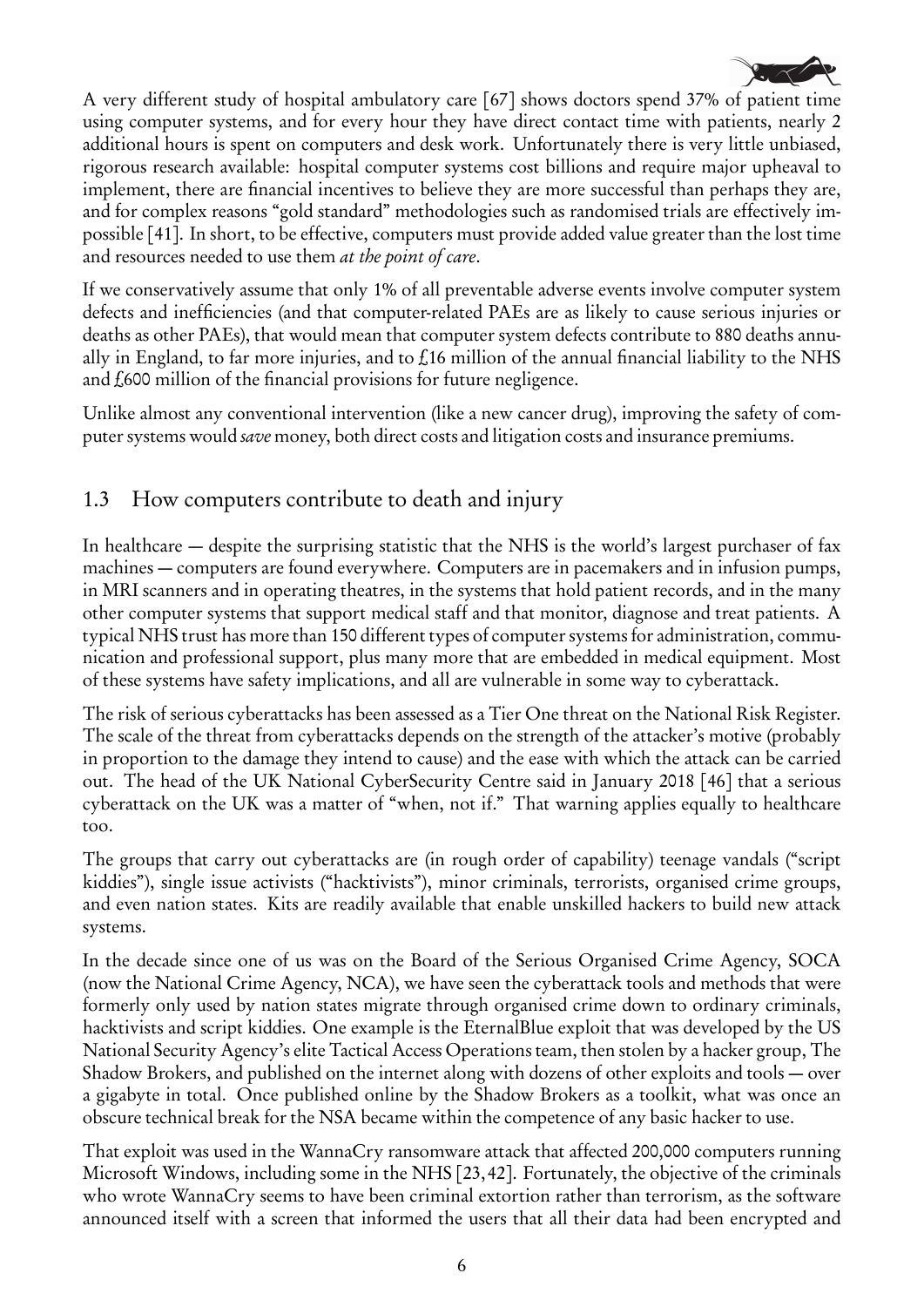

that the way to recover it was to pay a ransom in Bitcoins. Even though the NHS was not a specific target of the WannaCry attack, 37 hospital trusts (including 27 acute trusts) were infected and locked out of devices, almost 20,000 hospital patient appointments were cancelled, 44 hospital trusts were not infected but experienced disruption, 21 trusts and 71 GP practices had systems trying to contact the WannaCry command server (but were not locked out of devices), 595 GP practices were infected and locked out of devices, plus there was an unknown amount of further NHS disruption [57]. The disruption would have been worse had WannaCry not been stopped by a cybersecurity researcher activating a "kill-switch," albeit largely by chance.

Fortunately, WannaCry's disruption to healthcare, though significant, was limited. But the WannaCry software could easily have been designed to make changes to critical data instead of encrypting it, because if files can be read and encrypted then, clearly, they can be changed arbitrarily. Imagine what the effect would have been if the WannaCry software had instead been designed to change critical fields in medical data and if, rather than announcing itself with a ransom screen, it had remained hidden until several backup cycles had passed. How quickly could the NHS recover if blood groups, allergies and other life-critical fields in electronic medical records could no longer be trusted? Recovery from backups can also be thwarted with a bit more thought.

• That WannaCry was able to encrypt healthcare data raises serious questions about certification: the vulnerable systems were unreliable. How can a system be certified when it can be adulterated? It is unverifiable. Hospitals should rely on effective monitoring and backup processes and manufacturers should make systems that are capable of being managed reliably.

A lot of hospital equipment is attached or could be attached to the internet, including many systems that have safety-critical roles in treating, diagnosing or monitoring patients. Attacks can change the drug delivery rates on infusion pumps remotely, or even reprogram someone's heart pacemaker from a few yards away and using bluetooth.

The scale and complexities of the cybersecurity healthcare problem is illustrated by the St Jude case. A security company, MedSec, revealed cyber-vulnerabilities they had found in a St Jude pacemaker. This resulted in the US FDA requiring 465,000 pacemakers to be reprogrammed to fix the bug [28] — these are pacemakers inside patients, who would need to visit a competent hospital for the reprogramming. In a twist, MedSec collaborated with Muddy Waters Capital who sold St Jude shares short to profit from the anticipated fall in the share price. This, MedSec argues, was to fund their business of finding security flaws.

Evidently, critical healthcare systems are being developed with insufficient thought for managing cyberattack threats. Often, they use software components that were designed for other purposes. They may contain hidden services with default passwords that the user cannot change or does not know about. If there are support arrangements at the beginning, they are likely to end before the device is replaced, because (as Boston Scientific explained to the FDA at a workshop [32]) manufacturers continue to use off-the-shelf software with a 3 to 7 year lifecycle in devices with a longer than 15 year expected life [20]. When support ends, these devices remain for a decade or more with all their vulnerabilities. They are an open door that may expose connected systems and networks to uncontrollable risks. WannaCry is an example of this problem: it infected MRI scanners that were running obsolete software that was no longer being maintained.

Medical equipment is not designed to the same standards as some other safety critical systems (for example, flight-critical aircraft systems and ground-based air traffic control). Professor Nancy Leveson has described in detail the defects in the system design and the software of the computer controlled Therac 25 radiation therapy machine that massively overdosed and killed patients between June 1985 and January 1987 [44]. That was well known (at least to professional computer scientists) over 20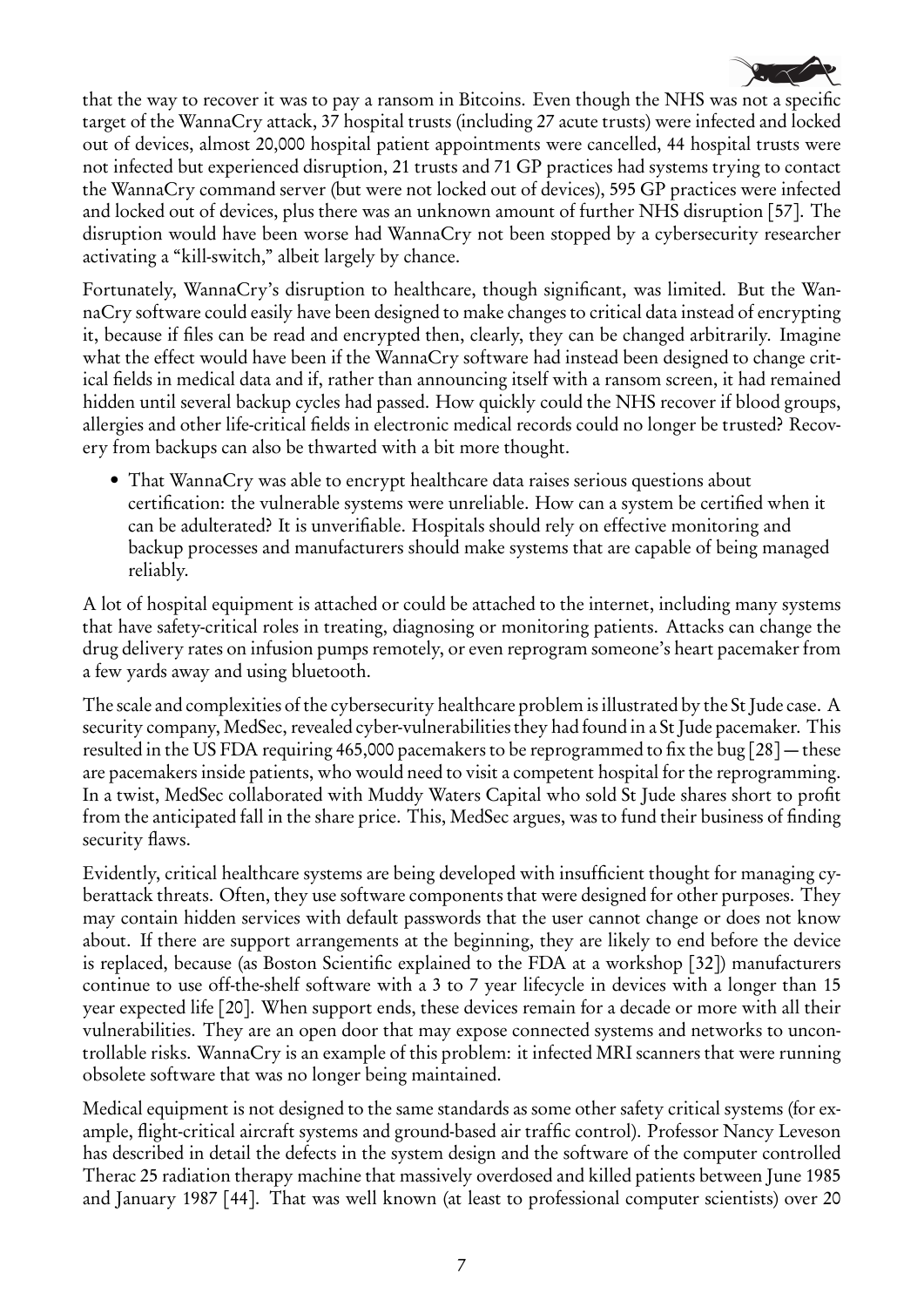

years ago, but there is still little evidence of improvement in the quality of software and system design or in the standards that regulators require before medical equipment can be used with patients.

The most significant regulator, the US Food and Drug Administration (FDA) regulates medical devices, but it does not verify (or even test) the performance of individual devices because, as it says,

"The FDA does not conduct premarket testing for medical products. Testing is the responsibility of the medical product manufacturer" [20]

The FDA reviews the documentation that the manufacturer provides to justify their device being approved. For decades it has been sufficient to provide a demonstration to the FDA that a new device is "substantially equivalent" to a device that has already been approved — the so-called 510(k) process. In 2011 the US National Academies of Science reviewed the 35-year old 510k Process and found it to be ineffective in assuring safety or clinical effectiveness. With regard to software, they concluded:

"Manufacturers are increasingly using software in devices, software as devices, and software as a tool in producing devices. That trend is expected to continue. The committee found that current guidance on software validation is insufficient for preventing serious software-based device failures" [34]

The FDA is now recognising that the regulatory process for computers will have to change, and they are considering radical changes [55]. In the UK and indeed across the EU, the situation is similar, and CE marking of algorithms and programmed medical devices is currently self-assessed [65], which means that the team that overlooked bugs in the first place may be the same team that self-assess to certify the software is safe. This is an unsafe process. Or it is assessed through documentation rather than analysing source code and specifications. This is a hopelessly obsolete approach, and takes no advantage of software tools to help automatically verify compliance.

We have explained in previous Gresham lectures why it is impossible to justify high confidence in any software-based system if your main evidence comes from testing, and we have explained how it is possible to write software so that you have strong evidence that it is correct, safe and secure [77]. Few manufacturers of medical devices develop software in this way and no regulators demand that they do. Until this changes, the risks to patients from cyber vulnerabilities and other defects in medical devices will remain unnecessarily high.

While cyber-vulnerabilities have captured huge media attention, general software defects are a bigger problem, not least because they do not attract attention. They cause continual, everyday problems that are going unnoticed.

# 2 Computer bugs lead to patient harm

Many healthcare computing projects have failed or have had disappointing outcomes: healthcare computing is widely recognised as a vexing problem [6]. The US National Academies calls it a "healthcare IT chasm" [68], and Ian Foster says, "healthcare is arguably no longer a medical problem, but a computing problem" (cited in [45]).

We would express the issue differently: healthcare computing is the first time that the rules of healthcare have had to be written down in any form as precisely as computers require, and this new rigour follows thousands of years of informal heuristics and flexibility being culturally embedded in healthcare. What computers are now doing is clearly showing the incompleteness and unsoundness of the combination of medical practice — and regulators and politicians imposing complex managerial demands and performance targets on the systems. There are disparate, unstandardised methods across different specialities. We have an incomplete understanding of disease and patient care, unformalised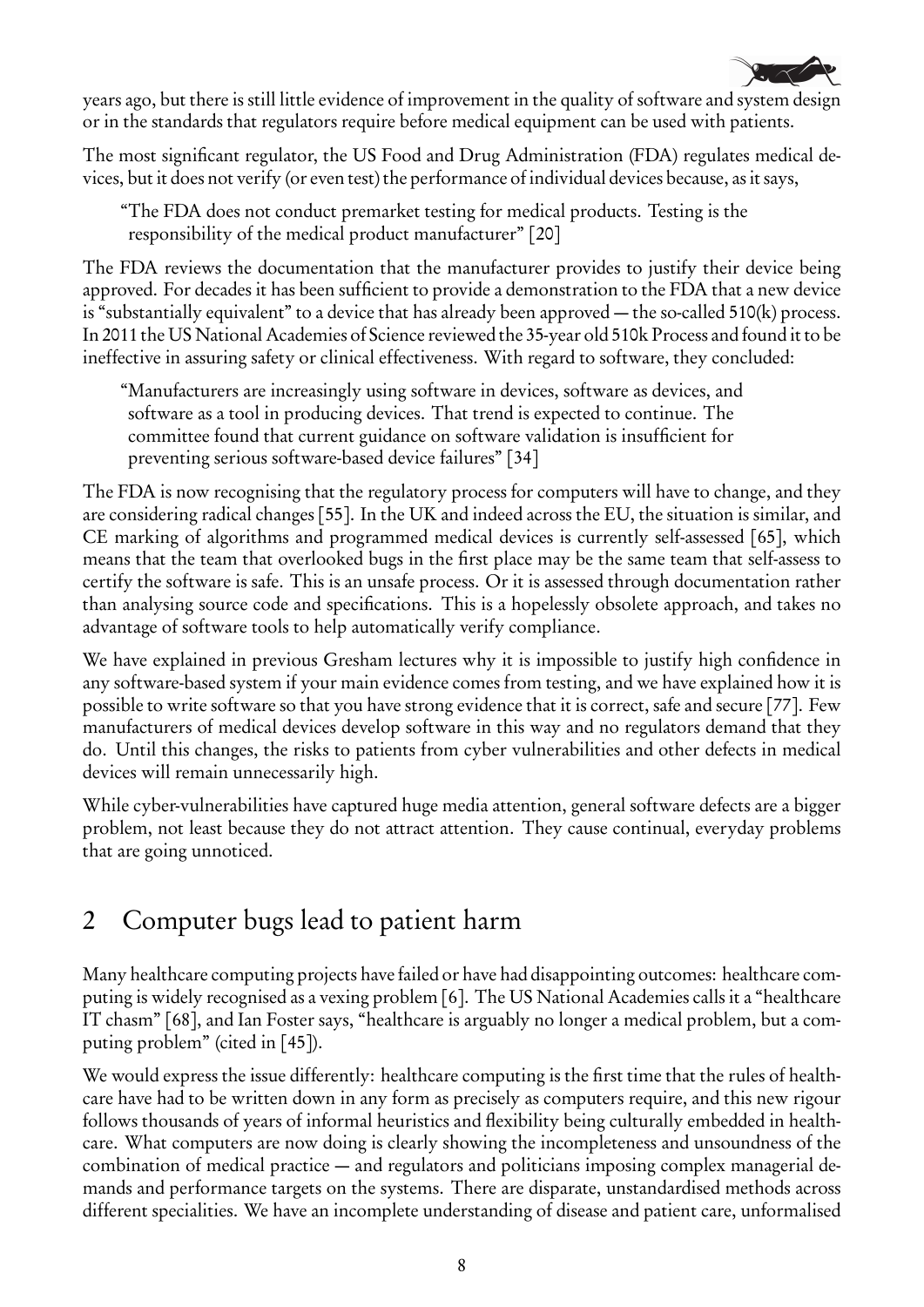

rules of care, clinicians work in different ways in different specialities (and they may invent new procedures to meet specific patient needs), and programmers poor have a poor grasp of these complex details and their interactions. The systems they build have to network with (interoperate with) a huge variety of disparate systems. Previously it did not matter much if radiology and oncology had different procedures and even different terminology, but when they both use networked computers, they have to be the same and understood the same ways — or else confusion ensues. You cannot mislead a computer and expect it to work reliably!

On top of all that, programmers may introduce bugs.

 $A$  Some people differentiate different sorts of bug, a concern beyond the immediate scope of this lecture. Too often the cliché "it's just a bug" makes us think they are trivial and nobody's fault. In fact, bugs are caused by humans. Behind them there are many types of human error [61], e.g., slips and intentional errors as well as rush-to-market, overwork, under-resourcing, incompetence, negligence, even hubris and crime ... all of which lead to bugs.

A successful company like Amazon, Apple or Facebook can create themselves out of nothing, and computerise everything they do. And they do it very successfully — creating the impression that computers make businesses very efficient. But, in contrast, healthcare computing cannot start from scratch and "do it properly"; it has to make a large messy organisation a bit better. Healthcare has to cope with politicians and regulators imposing additional rules (such as performance targets, information governance rules, auditing requirements, security and passwords, and more) on computer systems, and these are unlikely to be consistent (in the sense a computer requires) with all the details of what is actually going on. Unfortunately, since computer manufacturers would like us all to believe that just buying a new computer will solve all our problems, healthcare tends to fill up with new "solutions" that only create more complexity.

Rather than despair at the scale of the problem, a better approach is to make healthcare computing safer and more efficient to use. Take the car as an analogy. Although there are many disparate computers inside cars, the driver does not need to worry about them or how they work. The brake pedal slows the car down. That it does so using ABS and controlling the car's throttle, even supplemented by proximity detectors to help avoid collisions automatically, is immaterial to the driver. We have standardised what brake pedals do and the underlying complexity is hidden. Healthcare computing is a mess because we have failed to agree, let alone standardise, what we are trying to do, and therefore "how things work" (or fail to work) is painfully visible at every angle. It is like having lots of different brake pedals because everybody can think of a nice feature to add, but nobody is willing to simplify and improve what we already have and make it work seamlessly.

## 2.1 Healthcare examples

Defects in user interfaces are unwelcome news to both developers and vendors. The EU regulatory structure ensures that manufacturers are not responsible for use error if their system has CE marks, and CE marks are a weak standard; similarly, in the US since Riegel  $v$  Medtronic 2008, the medical device companies have immunity from liability for almost every use of a product if the FDA has approved it. Ironically, vendors claim that regulation (such as it is) inhibits innovation.

We discussed the impact of preventable errors above. In our laboratory, we have been interested in unnoticed errors, which are errors that occur during use of a computer, but which nobody notices at the time. Thus they can lead to preventable errors: with unnoticed errors, some more dramatic consequence, like patient harm, has to occur before anyone realises an error has occurred. Hence unnoticed errors are not corrected until, sometimes, unfortunately, it is too late ...

Entering numbers is a very common task in hospitals, for instance to specify drug doses. One way to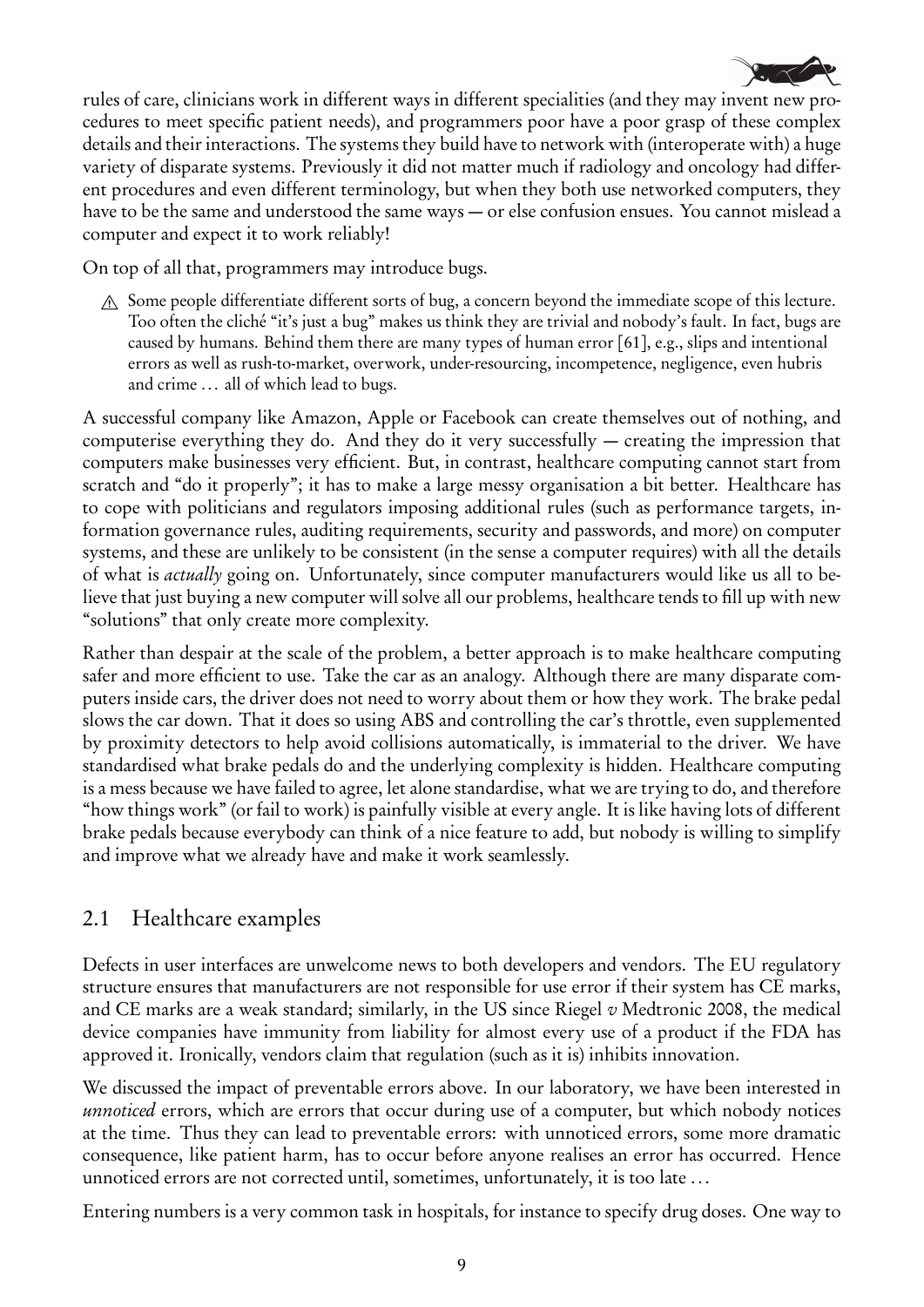

enter numbers is to use a numeric keyboard (i.e., using digits 0123456789 and •, the decimal point); another common way is to have two buttons like  $\triangle$  and  $\nabla$  to adjust the number "up" or "down." (We discuss some variations on this basic scheme below.)

In our work [9,10] we have shown that designs with up/down keys lead to about half as many unnoticed errors as those with numeric keypad input. This research is significant:

- Where numeric keypads are used, unnecessary patient harms may be caused not by nurses or other users but by the designs. To put it strongly, about half of the harms caused following use of numeric keys are caused by poor design.
- Unfortunately, device logs are inadequate to distinguish design error from use error (partly because of bugs, and partly because they typically record only what the device did, not what the user actually did or intended).
- Hospital and other procurement should take careful note of research results, and would thereby be able to reduce harm, improve patient outcomes more generally, and also reduce consequential litigation costs. Research into safer use of computers can save the NHS (or any healthcare provider) money.
- It is beyond the scope of these lecture notes, but our research also explains  $why$  we get these improvements. The explanations could be used to drive improvements for many types of computer system.
- Clearly, more research could deliver further useful insights funding is needed both for research and for translating the research into improved care and performance for healthcare as soon as possible.

In addition to finding differences in how different designs are to use, we have also shown that most numeric user interfaces have numerous bugs in their software [71]. Many publications, such as [26, 49], show we can formalise relevant user interface properties, check them against regulatory and other requirements, and hence avoid such design defects almost automatically through using formal method development tools. In other words, bugs are avoidable, and are generally the symptom of poor design practices. Interestingly, as up/down keys are simpler they are often more reliably programmed.

Sometimes numbers are entered using four arrow keys, where up/down arrow keys increase and decrease digits, and additional left/right arrow keys move to which digit to adjust. For instance, to change 10 into 20, the user would move left, then press up to increase the 1 to get 20. This style of user interface is very reliable from a user point of view, because it forces the user to closely watch the display (as the basic up/down design does) and hence be aware whether the number actually entered is the one they intended. Unfortunately, up/down/left/right is rarely correctly programmed.

On the leading B.Braun Infusomat infusion pump,arrow keys move a cursor and can adjust a digit to set drug doses. In some cases, a digit *not* under the cursor is changed, which can lead to number entry errors with no warning (we found this with software version 686E). This is clearly a bug.

On a Zimed AD syringe driver, the arrow keys "wraparound" and thus a single right-move from the highlighted 0.  $\blacksquare$  cursor position is not blocked but goes "round the back" to the leftmost  $\blacksquare$ 00.0 position (i.e., the cursor is placed over the hundreds digit). Consider the user trying to enter 0.01 using the natural sequence of keystrokes to move the cursor right from 0.<sup>1</sup> and to increment the digit (expecting to get 0.01): the sequence will in fact get 100.0, which is 10,000 times higher than expected — and with no warning from the Zimed.

Since wraparound like this is pointless, the risk of this bug can easily be eliminated once identified, and such improvement in safety can be done systematically [5]. Similar avoidable defects have been found in almost every computer-based healthcare device we have examined. Don Norman's classic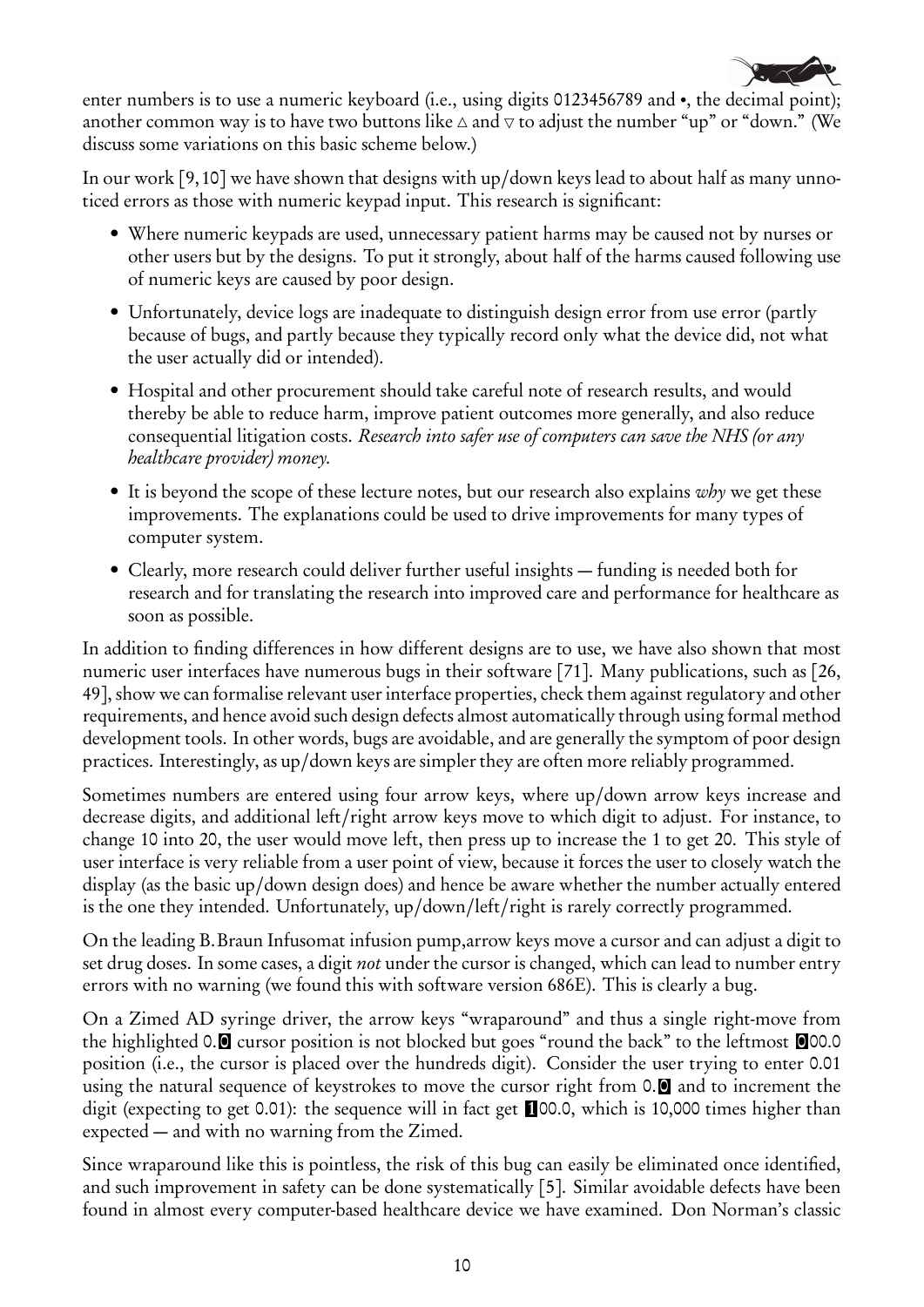

work on programming away use error was published in 1983 [60], and it is astonishing his work and the research that followed is so widely ignored; unnecessary bugs persist.

Of course, when bugs are demonstrated step-by-step, as above, the bugs often seem trivial — surely someone would notice a number 10,000 times out from what they expected? No. In a typical pressurised clinical situation, everyone has a much more important job to do than debugging software; these simple problems can easily escalate to serious harm. Contrast the hectic clinical world with the different world programmers live in: they have years to avoid bugs, they have many tools that can help them avoid bugs test out and improve systems, and they do not work under life-threatening distractions. Programmers typically do not think users make mistakes (errors, slips ...); in fact, concentrating on their programming is hard enough without thinking about users. Our culture professional clinical bodies and the media in particular — assumes clinicians are perfect; the resulting mix unfortunately does not often think about error and ways to detect, block or mitigate it.

Our examples above were chosen to be accurate and straightforward to explain; the examples do not rely on detailed understanding of any clinical context or pathways: they are "just" numbers going wrong [71]. As well as infusion pumps like those just discussed, hospitals have much more complex computer systems too: such as order entry systems, MRI scanners and more. These have bugs too, but are somewhat harder to explain. Schiff [64] studied ten hospital order entry systems, and found an astonishingly wide range of serious — and unnecessary — problems; their report is unusual for including screenshots of problems. The Schiff report also includes recommendations, and should be required reading.

#### 2.2 The case of QRISK

We compared different ways of entering numbers such as drug doses or patient data above (section 2.1); it is an important topic as numbers are central to healthcare — for drug doses, blood pressure, heart rate, and more. We showed [9, 10] that up/down keys are more reliable for entering numbers, and interestingly, they are usually implemented without bugs because they are so simple. Up/down keys just increase or decrease a number, and programming them correctly is easy. In contrast, numeric keys require more thought to implement correctly, and they are very often implemented incorrectly [71]. There is, then, a double whammy: numeric keypads are harder to program and have more bugs and errors using numeric keypads are harder to spot when they are used.

QRISK is a calculator used to work out a patient's risk of heart attack or stroke. Various versions of it can be used on the web from qrisk.org; you fill in a form with your age, post code, ethnicity, smoking habits and so on, and it calculates a risk. The risk is then used to prescribe statins or to help give you lifestyle advice.

In 2016, the British Medical Journal reported that a bug in QRISK may have led to incorrect prescribing of statins to thousands of patients [33]. According to journalists, up to 270,000 patients were affected [27].

We tried QRISK in 2016, and found that its user interface had bugs. It ignored use error, such as typing several decimal points in a number. Thus, QRISK ignored the error in a user keying in a number like 200••5. (We have used a font so that the double decimal point is very easy to see. Usually it is tiny!) Here the user has clearly made an error, and therefore any result is in doubt as would be is based on invalid data. QRISK should have alerted the user to the error so it could be corrected we know from our experiments that users are unlikely to spot this error themselves. This is a simple bug in QRISK; it failed to validate user input — though calling it a "simple" bug does not mean that its consequences are simple, rather it means the bug should have been simple and indeed standard practice to *avoid*.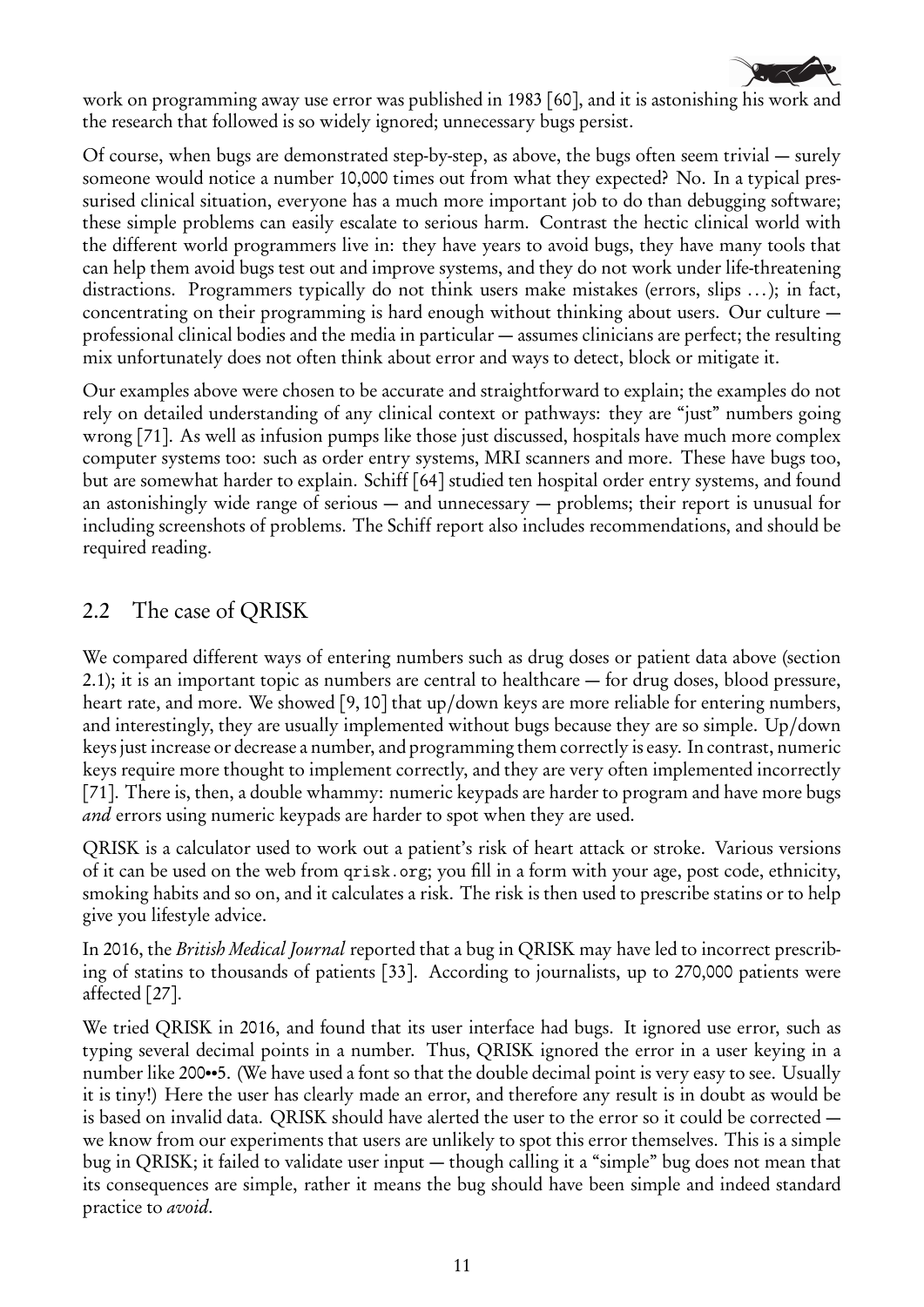

Fortunately the 2018 version of QRISK has been updated (perhaps because developers were aware of our 2017 paper's criticisms [71]), and it now warns the user if there is a decimal point error and other similar data errors. The current version does not produce any result that might mislead the user due to data errors (so far as we can see).

However, QRISK still has user interface bugs: using the current 2018 version (QRISK® 2-2017), if you press RESET, your estimated risk of heart attack or stroke in the next ten years is reported as 12.3%. Yet this is a risk calculated on no data! In particular, if you had entered correct data but accidentally pressed RESET, QRISK will not warn you the prediction is wrong and based on a cleared form.

Interestingly, when the form is RESET, the data is not replaced with nothing (which QRISK might have spotted) but it is replaced with valid data — it is filled in for a 64 year old, white, non-diabetic, non-smoker, ... As we pointed out in our paper [71], user interfaces can (and in this case, *should*) distinguish between real data (like the ethnicity being white) and no data (like the user not have specified any ethnicity). QRISK does not do this, and therefore it cannot tell the user if they forget or omit to specify an important parameter; and since RESET always sets some data, QRISK cannot tell the difference between the user missed setting data, which would be an error, rather than choosing the default which is not an error. Perhaps worse, if QRISK is used by a GP to assess several successive patients, perhaps one patient's data gets accidentally used for the next patient.

In fact, the original problem reported in 2016 was not caused by a user interface bug: QRISK takes 15 patient parameters, and when these were filled in automatically from patient data, the data was mixed up [58] (apparently by a third party), so QRISK's calculations were based on incorrect data.

QRISK publishes its algorithm in open source form. The algorithm's parameter names are

```
age, b_{AF}, b_{ra}, b_{renal}, b_{treeatedhyp}, b_{type1}, b_{type2}, b_{mi}, ethrisk, fh_{cvd},
rati, sbp, smoke_{cat}, surv, town
```
These are not mnemonic and are not documented in any way, which professional programmers would consider a bug in itself. The algorithm does no data validation whatsoever, so an unnoticed mix up is perhaps unsurprising. Fortunately, when the bug came to light it was possible to compare risk factors based on correct and incorrect data, and hence warn all GPs who had patients with a significantly changed risk score.

Finally, it is interesting that QRISK has been validated, published in a peer-reviewed paper in the clinical literature [29], but the validation did not look at how QRISK was used; it was a purely numerical validation, assuming all the data to QRISK was correct. Thus the clinical paper, in overlooking to validate clinical use of the algorithm, overlooked critical bugs.

As we say elsewhere here, we are using QRISK as an example you can check. There is nothing unusual about QRISK; its problems are common across many hospital computing systems. Since the QRISK system we reviewed above is accessed on the web, it is likely that it will quickly be updated and perhaps these bugs will be fixed. That is a positive side of using computers: if the developers want to improve things, they can quite easily.

## 2.3 Less obvious bugs

The common view of a bug is that the computer or program suddenly stops working; it crashes. More often poor design causes frustration, inefficiency and even cover-ups. Examples from healthcare include:

Lack of interoperability. Computer systems are developed independently and do not work together. Patient data cannot be transferred from one system to another.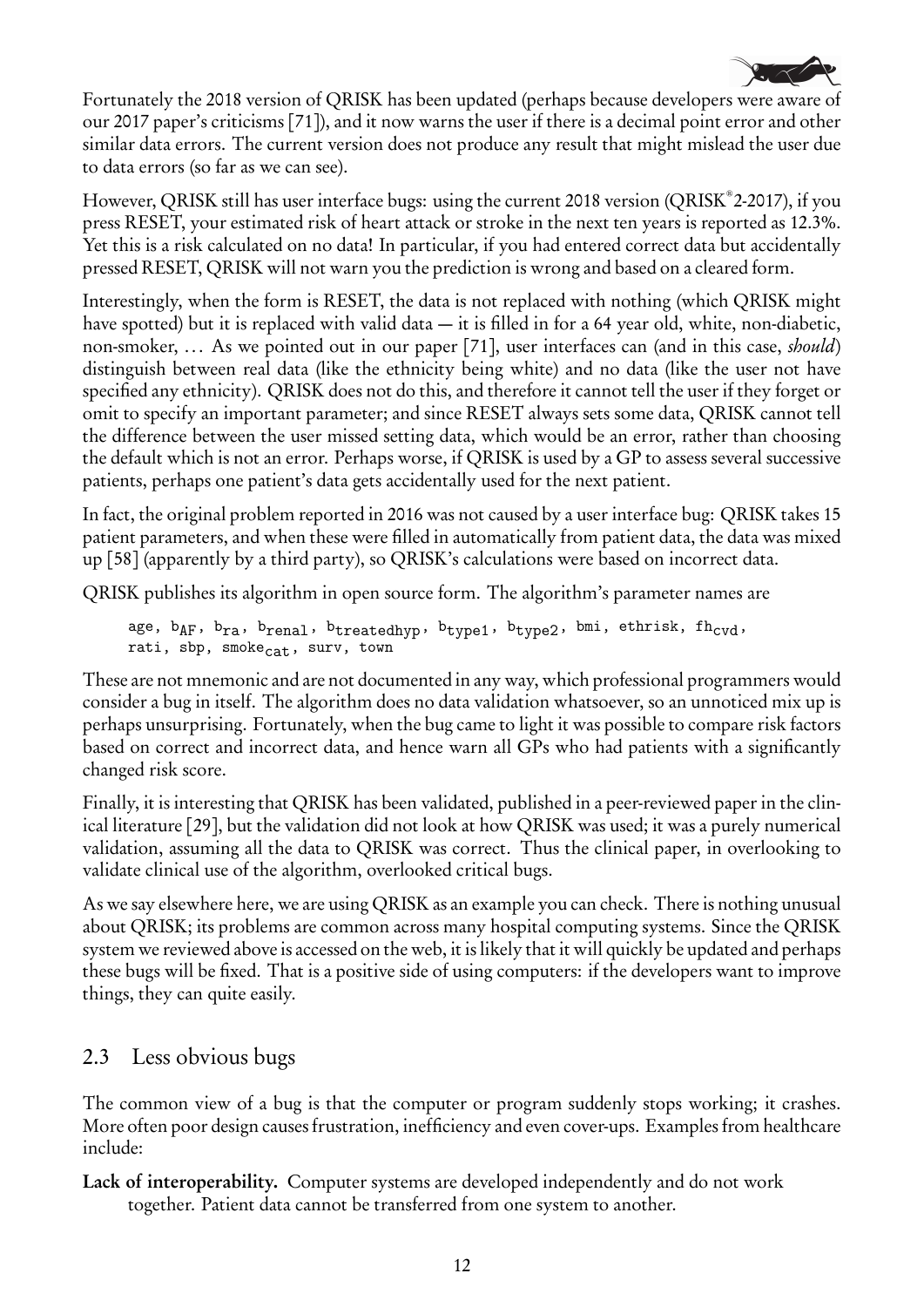

- Over-zealous and inappropriate security. Clinicians have to enter multiple passwords to use computers. Their work is considerably slowed down by such non-clinical workload.
- Workarounds. Computer systems impose constraints on what clinicians can do (or what they can report they are doing), so clinicians effectively lie to the computers just to get things done.
- Lack of validation. Users may, for all sorts of reasons, make errors entering data but a well-designed computer system will validate their data. If a user enters a number without the decimal point, the drug dose may be ten or a hundred times too high, but as there are generally recommended drug doses, this error can be trapped and the user warned, and either forbidden from entering such an extreme value (hard validation), or asked to confirm that is really what they require (soft validation). It is very hard to design good validation: programmers make mistakes just as users do, so they may overlook opportunities for validation, and their validation (if done) may itself be buggy; and what seems like useful validation to a programmer may be ineffective for the user.

For example, Mersey Burns, which is an award-winning medical app, will soft warn the user that an entered weight of 4,880 kg is high for a newborn, but if the user thinks they entered 4.880 kg, the warning will most likely be lost on them — and if the user tries twice to "make sure," the validation warning does not repeat! Worse, over-zealous validation may force users to try workarounds — one real example was a nurse who changed the patient weight in order to deliver a correct drug dose (checked against the weight), but then forgot to correct the weight afterwards.

- Ambiguity. Drug names may be too long to display in full, and may be misread. Patient records may be too long to fit on one screen, so a clinician may be unaware of further text (drug allergies?) on subsequent pages.
- Obfuscation. User interfaces may "work" but they may be unnecessarily complicated, or complicated in unknown or unexpected ways. This will cause problems for staff and patients that typically manufacturers will deny are their fault.
- Configuration errors. Computers may work, but hospitals may configure them and make mistakes in their configuration. A common example is setting up drug libraries (which provide critical information on drugs used in each hospital): mistakes here — bugs — are not in the software but in the local data. Another example is for third parties (e.g., service engineers) to reconfigure a system and cause problems — this is equivalent to an internal cybersecurity breach.
- Big bang. It is very hard to gradually install a new system, so most computer systems are installed with a "big bang." One day, everything is new and different (and nobody knows how to use it) — it will likely have teething problems, that is, bugs that were not anticipated.

#### 2.4 Invisible and denied bugs

Hospitals do not know what bugs their systems have. The economic consequence is that suppliers sell features  $-$  i.e., benefits that are obvious  $-$  rather than dependability or safety, since nobody knows how to measure that reliably. Curiously, we know how to measure the cost of patient harm and litigation, but we have no idea how to measure the benefits of computers, let alone whether the benefits offset the costs! Not only do we have little idea how to assess (or regulate) the quality of hospital computers; we have no idea how to quantify the relation between computers, their quality and patient outcomes, so it is not obvious how to improve.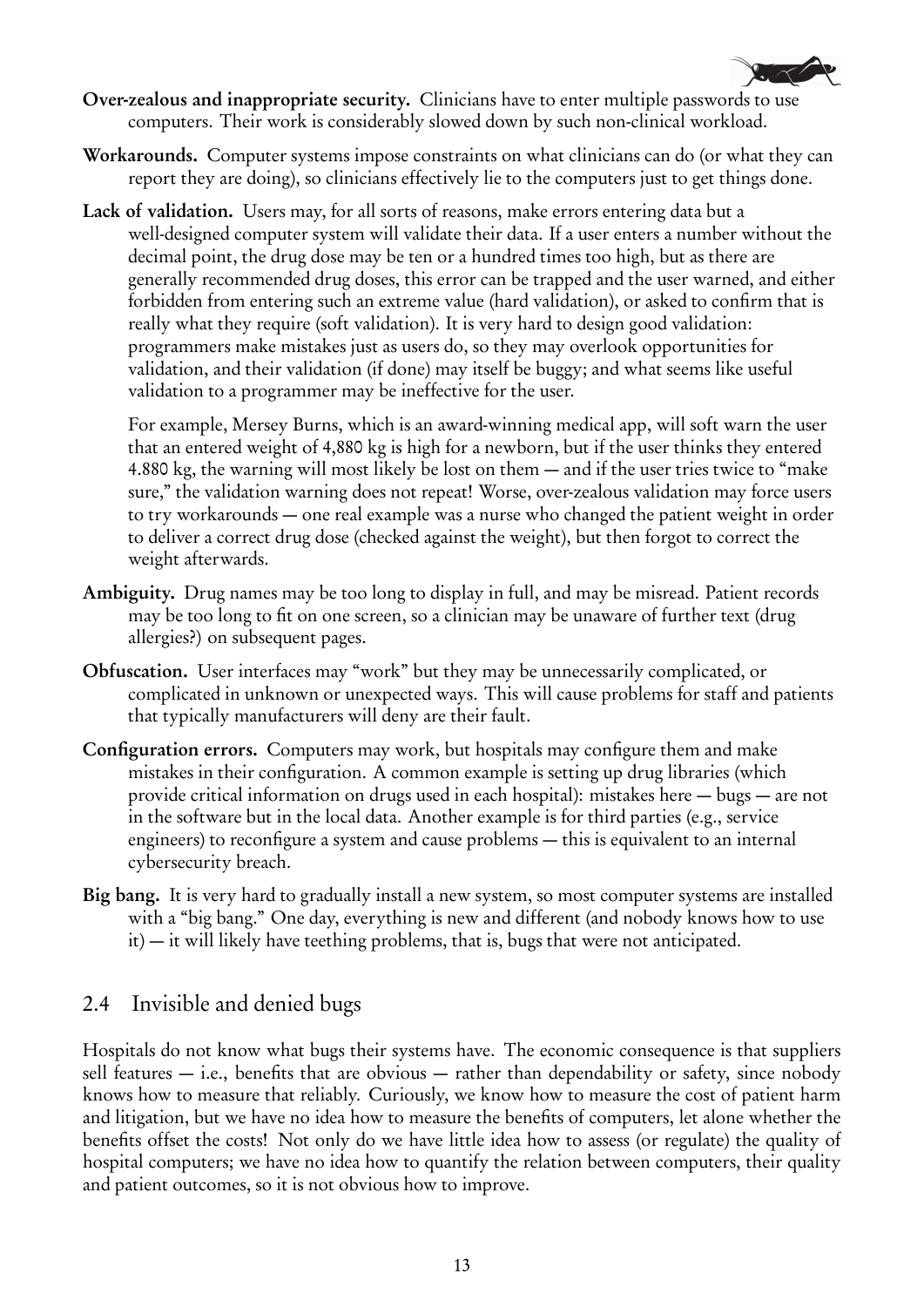

In contrast to hospital computer systems, many goods, such as electrical items and pharmaceuticals are regulated so that they have to be appropriately safe. Yet the marketing story presented to healthcare is that computers are fantastic. So, if we believe the hype, when a problem occurs — as one eventually will — the cause can only be the users, generally the front-line clinicians. This impeccable logic is also backed up by our legal culture: many systems are provided on contractual terms that hold the manufacturers harmless from liability, yet the law also indicates that computers are reliable [51, 53]. Many systems contractually claim that clinical judgement is the final responsibility — despite the obvious fact that many computers are used *because* they perform clinical judgements (calculators would be a very simple example — they are used because they tell the professional what to do). In the EU, medical device regulation essentially specifies that if a device has a CE mark, and did not malfunction (and if it did, that is probably claimed as a hospital maintenance problem), then the manufacturer is protected.

When the Princess of Wales Hospital identified some problems with nursing, it resulted in over 70 nurses being disciplined and five indicted in court. This, of course, was at a tremendous cost to the hospital, as well as to patients and to the hospital's public image. Some nurses pleaded guilty and had custodial sentences. However, some nurses pleaded not guilty, and we were involved in the court case as expert witnesses, and hence had access to the relevant data and statements from the manufacturers. The manufacturer's opening evidence said that the systems were CE marked, and therefore any problems were the nurses' fault. The case has been described in [74], summarised in the legal reference book *Electronic Evidence* [52], and the judge has published his final ruling [11], which led to the collapse of the court case. In summary, the computer data was corrupt but nobody had noticed. Instead, the police had pursued confidently blaming many nurses for the problems.

In hindsight, it hardly seems insightful to point out that 70 corrupt nurses is far less plausible than a single corrupt database. Computers fail all the time, as the prosecution admitted in court. Nurses very rarely "fail," and when they seem to it is more likely because they are working in onerous conditions with unreliable computer systems.

It is sobering to wonder what other hospital data may be corrupt (whether from bugs, inadequate data management, or cyberattacks, etc) but is being misdiagnosed. The answer is we simply do not know. And blaming nurses is a recipe for not finding out.

## 2.5 Everyday examples

The problems we listed above were chosen because they were easy to explain, and they may therefore seem easy to dismiss because "obviously" clinicians should not be so unprofessional as to make the "simple" errors we discussed. This response ignores the complexity and pressures clinicians work under: errors of the sort we showed are routine to make because of the highly-pressurised clinical environment.

The response also comes out of a misunderstanding of human error. We don't think we make many if any errors, so other people making errors must be incompetent. The truth is, we do make errors — we make errors all the time that we do not notice. If we noticed our errors, of course we would not make them! Add up ten numbers with a calculator, then do it again in the reverse order — you will often get different answers. But each time you added up the numbers you did not know you had made an error, until you made the final comparison. In other words, we make errors more often than we think — and so do other people. The "unlikely" errors we discussed above are far more likely than we think.

Another natural response might be that the problems should be mitigated by proper staff training. Clinicians are supposed to be professionals after all. Unfortunately, nobody notices the problems we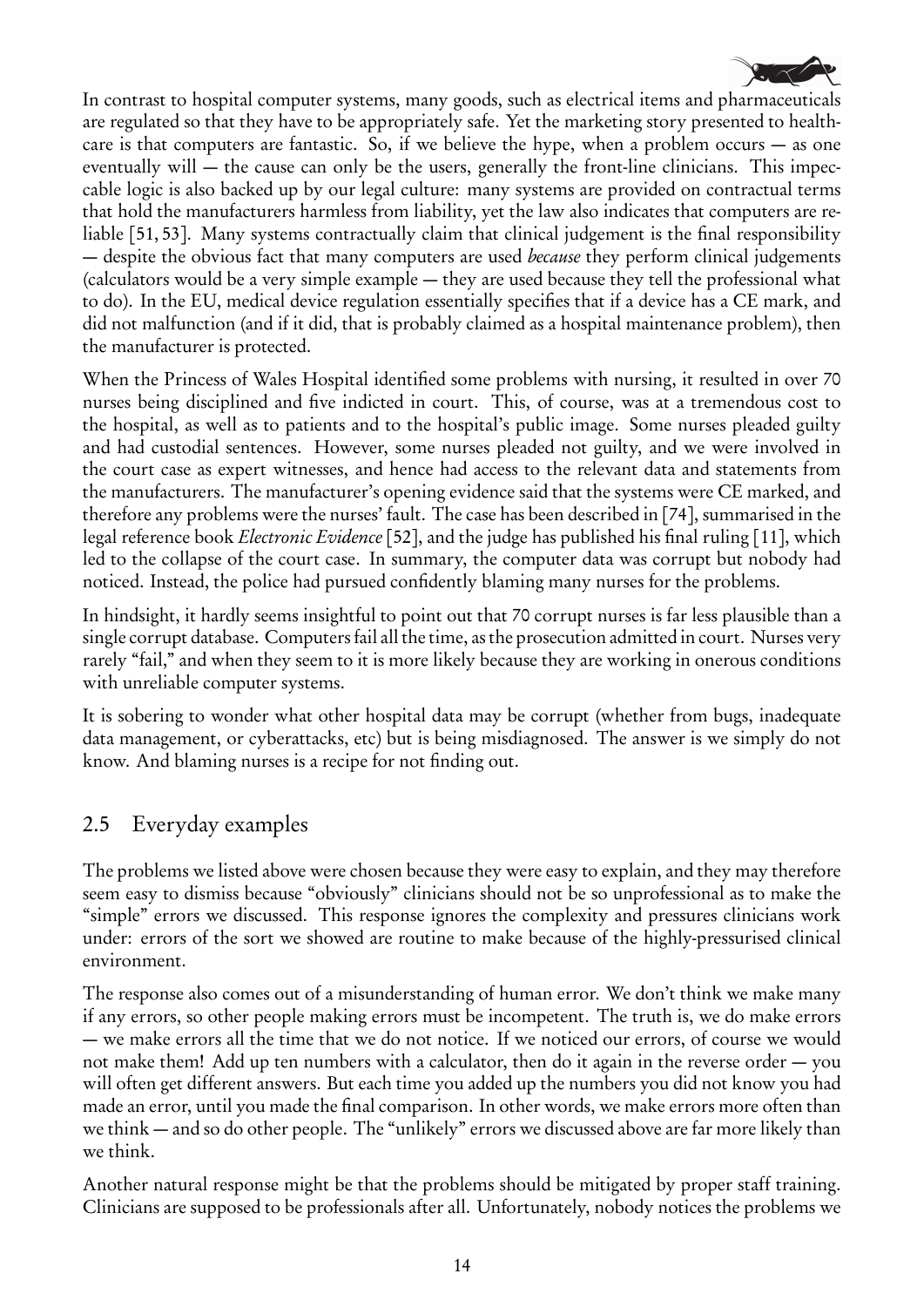

are discussing here, so training to avoid problems is unavailable. More practically, there are thousands of clinicians (the NHS is the UK's largest employer) and a training programme for them would not be able to keep up with technical innovation.

Rather, we should see the problems as symptoms of a worrying underlying new disease of epidemic proportions. And once we recognise the symptoms of this disease, poor programming becomes visible everywhere. If we avoided the bugs through better software engineering and regulation, then everything would be safer.

The Apple iPhone calculator is a very simple computer program, and will be easily available to many. In Version 11.2.5 (the current version as of January 2018) of the Apple operating system, pressing AC  $\pm$  (swipe)<sup>3</sup>  $\pm$  in the Apple calculator will result in Error being displayed, meaning that something unexpected has happened. That is, the Apple programmers have detected an error in their program code, where the program cannot handle this sequence of user input. It is a bug. This particular bug fortunately says Error but it is a silent warning and the user may continue to enter a number, and then they will get the wrong result, unaware that an error occurred part way through their calculation. It is easy to create examples where the final answer is wrong, but Error is not displayed. Such examples may seem contrived, but they should not happen at all. (Technically, what we showed above is a MWE, a minimum working example — if we showed more a realistic example, the nature of the bug would be harder to see so clearly.)

But the example raises the serious question: how much else is badly implemented in the calculator? The fact that such simple examples are programmed incorrectly suggests that there is a quality control problem that may affect any calculation. Consider how many iPhones have been sold and are in use: even though the probability of a bug affecting a user may be quite low, the number of users times the probability is worryingly large. Apple are by no means unique: almost every calculator has similar peculiar bugs that can catch users out [70].

 $\Lambda$  The next few paragraphs illustrate that discussing bugs in enough detail to understand them is, frankly, tedious, even though people can get killed by them. Tracking down, diagnosing and fixing bugs is not exciting. If you were a nurse, every day you would have to work through many calculations like those in the example below, and as in the case study, you would face the unnecessary risks of poor programming in the systems you use.

Consider a realistic healthcare calculation, which illustrates how use errors are exacerbated by bugs. The pharmacy gives a nurse a drug bag, which is labelled that it has 130 mL of drug at a concentration of 45.57 mg/mL, and that the patient should be dosed at 5250 mg over 4 days. The nurse will work out the rate to set the infusion pump to, to deliver the drug at the right rate to the patient. This isn't particularly easy, and one wonders why the hospital pharmacy computers did not do the calculation to save the nurse doing it: they could have made this part of the nurse's job easy — and reliable. Instead, the nurse has to do the calculation 5250/45.57, which gives a dose in millilitres per day. But the infusion pump must be set in millilitres per hour, so this needs dividing by 24 hours in a day. Put in the language of a calculator: the nurse must press AC 5250: $-4$ : $-45$  $-45$  $-24$  =, and the result should be 1.2 mL per hour.

Two nurses working in a team performed this calculation. Unfortunately both worked out an answer 24 times too high, and they therefore agreed on it, but the high dose was fatal [73].

We do not know exactly how the error occurred. Perhaps one nurse forgot the 24, and the other missed out the last / in the calculation (or typed • or something else instead of it) — most calculators allow a user to miss out a divisor and divide by 1 instead of reporting an error. If so, the nurses would have got 28.8779 and 28.8764, respectively, which are the same to 4 figures. Or they may coinciden-

<sup>&</sup>lt;sup>3</sup>Swiping your finger across the display will normally delete a digit (or decimal point) from the display. It is a useful way to correct errors.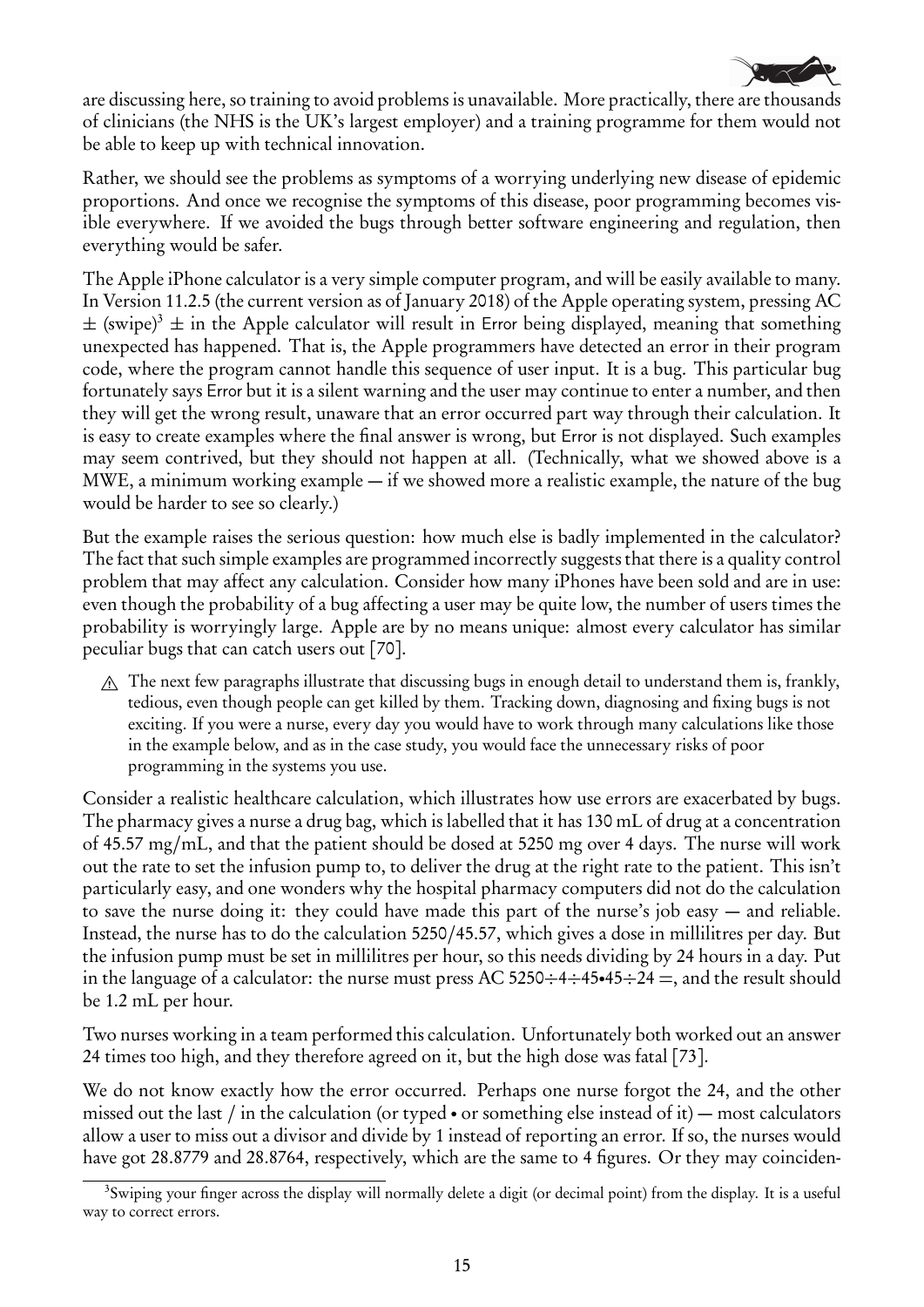

tally have made exactly the same errors and got exactly the same answers? For systems (calculators, infusion pumps) in a hospital, to ignore and unhelpfully disguise a use error is a bug.

We have designed a drug dose calculator that detects *and blocks* these errors [69], though it would be even better built into the infusion pump (and other devices) to avoid the final error-prone step of the nurse copying a number from the calculator's display to the infusion pump's buttons. Perhaps the pharmacy or the drug bag itself should program the infusion pump directly?

In another tragic example, again where too few details are known (why don't devices keep proper logs?), the nurse, after making a calculation error of some sort, committed suicide [63, 84].

Why do nurses have to do what computers are  $-$  or could easily be  $-$  best at? If calculator manufacturers with all their computing and programmings skill cannot get basic things right, it is unlikely that medical device manufacturers will be better.

# 2.6 Confidentiality and "cargo cult" research doesn't help

We have mentioned bugs in specific systems with care, which are either well-documented or can be reproduced by the readers as we describe them; almost any systems could have been chosen for our examples. We selected our examples above because they are simple enough to explain clearly in these brief lecture notes, and because they are representative of widespread problems (though we do not pretend these lecture notes are a systematic review; indeed one systematic review concludes, as we do, that there is a paucity of reliable research [16].

There is in fact no shortage of more complex examples, such as serious problems with radiotherapy systems. We mentioned the 1985–1987 problems with the Therac 25 earlier (see section 1.3), and then over the period 2000–2001, the radiotherapist Olivia Saldaña González treated patients who were overdosed and died. She became a martyr to the cause: imprisoned for manslaughter caused by bugs [4, 47]. Many other examples are discussed in [64, 73].

We named our examples. We are worried by the alternative approach where products are anonymised, which limits what people can learn, and seriously limits manufacturers' and hospitals' ability to improve safety.

The paper [31] (which is by no means unique, but we cite it by way of giving a concrete example; we also cited it on page 5) compares two hospital systems (specifically EHRs, electronic health record systems), called in the paper EHR1 and EHR2. One is three times worse than the other, at least for the experimental task it was evaluated with. Surely it is not only normal scientific practice but imperative to know the identities of the systems?

- We don't know what systems were tested;
- the research does not help the manufacturers improve their products;
- $\bullet$  the research does not help future science replicate or extend it  $\sim$  in this case, this is critical because the paper does not clearly address why there were differences in safety;
- errors in the research, if any, cannot be corrected as nobody can check or replicate it  $-$  no data is available (not even the experimental task);
- the research does not help anyone who wants to buy safer systems;
- the research does not help patients who want safer treatment or staff who want to work in safer hospitals;
- do we want patients just to worry they are being treated with the worse system?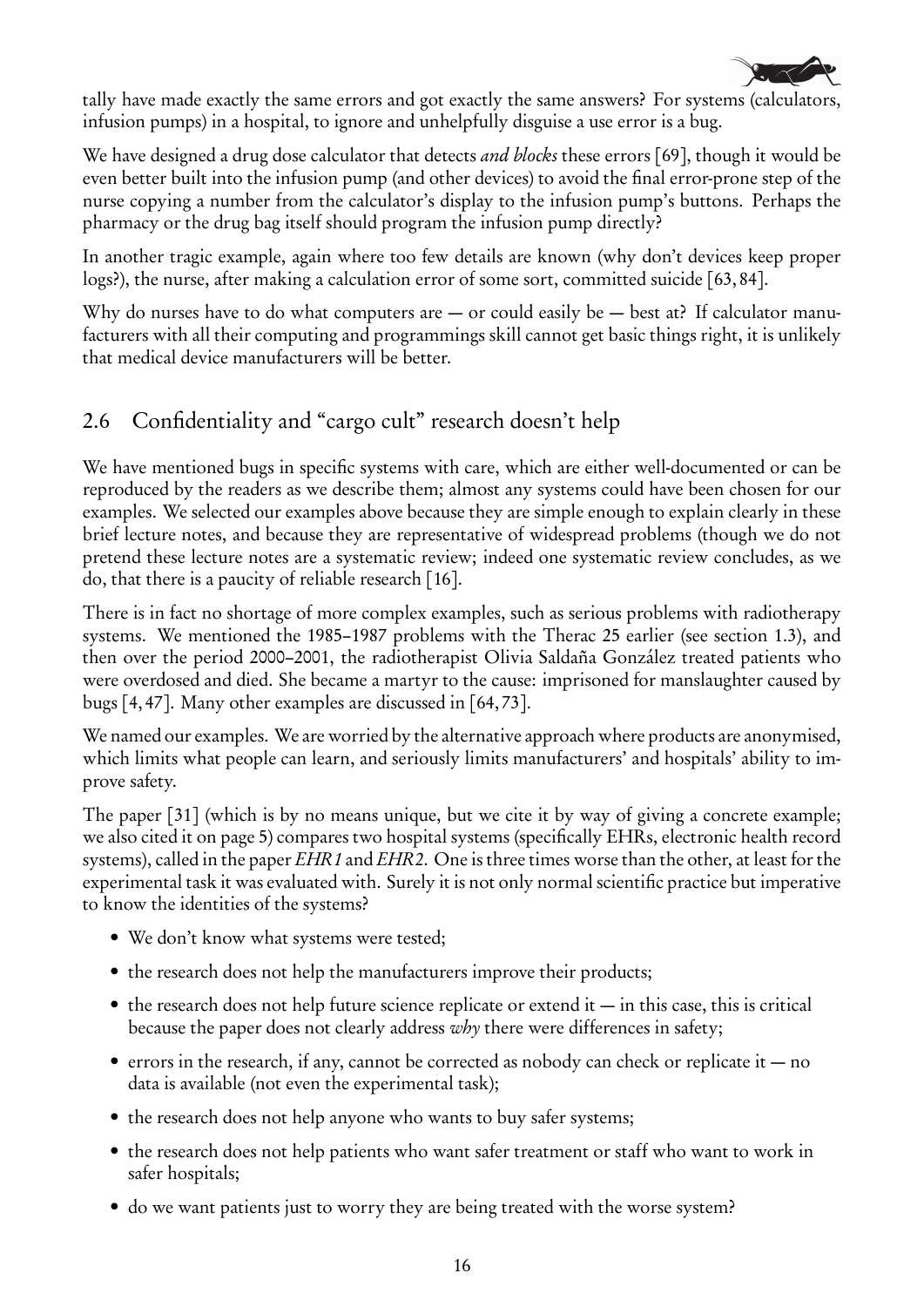

In short (apart from gaining a publication for the authors) the paper fails to empower anyone — and preventable bugs in hospital computer systems will remain despite it. Within the confidential culture of healthcare computing (discussed below), such papers may be the best we can do, but they are, nevertheless, examples of so-called cargo cult research: they look like research, but fail the accepted tests of good science [21].

# 3 Pathways to improvement

We have shown there are ubiquitous problems, and that there are likely adverse consequences that could be avoided. For example, we use calculators because we do not know the answers, so there ought to be an obligation to make them reliable. Why aren't computers more reliable, especially in healthcare?

- It is politically expedient that newer IT will solve problems automatically: hospitals do not have the latest IT, and it is more profitable to market "new technology" rather than to solve the underlying problems.
- Everybody thinks programming is easy (and calculators an example above are trivial as things go), so no adequately professional effort goes into their design.
- It is easier to blame users for error than to blame designs (which are protected in law), and errors occur because users are unaware of them. Error is hard to replicate and users involved in error often want to conceal it. In contrast, cancer, say, is not the hospital's nor clinician's fault and there are recognised approaches to understand it. Solutions to cancer will doubtless make money for industry, but solutions to preventable harm will save money for the NHS.
- There is understandable resistance from industry to undertake research that may lead to improved safety standards, a more cautious purchasing regime, or any increase in the so-called "regulatory burden."
- Koppel et al [40] exposes the standard confidentiality and "hold harmless" legal arrangements that stifle research, and in particular, reproducible research — there are studies of systems A and  $B$ , but if we don't know what they are (for "legal reasons") then nothing can be learned, other than that there is variation in quality of systems. We gave a recent example in section 2.6, above.

When it seems that a clinician has made a mistake, why don't we first ask: did a bug contribute to that outcome? It probably did. (Big bugs like crashes may be obvious, but there are also hard-to-see bugs, when a program to fails to work correctly but sort-of works.) Section 2.4 discussed a case where over 70 nurses were disciplined and some indicted and prosecuted in court for making errors we showed were actually caused by bugs (and mismanagement) that had been overlooked [74].

## 3.1 14 suggestions

We ought to improve safety. Here are a few suggestions:

1. If it is impossible to tell whether or not a computer contributed to an error, presume it did for legal purposes. (The current presumption in UK law is that computers are reliable [50, 52, 53].) If we required this, very soon manufacturers would put effective black boxes into their products. Moreover, the black boxes should use open standards — currently,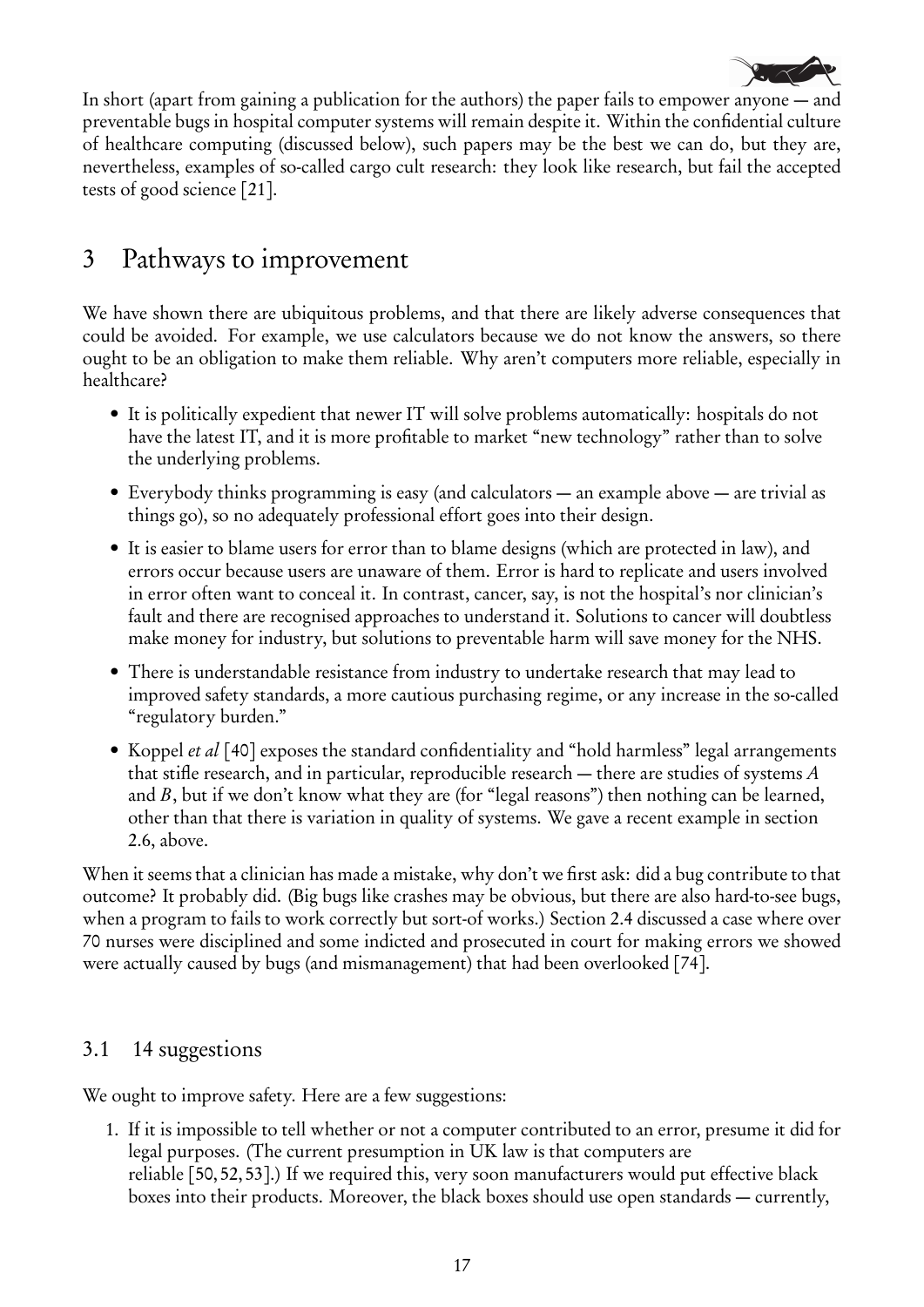

only the manufacturer can fully interpret data yet there is a conflict of interest because they bear liability if it turns out the data implies their product failed [24].

- 2. Every device and system must be safety tested and rated. The ratings could then be used to label the devices, like we currently label white goods (like fridges) for energy efficiency as it encourages people to buy more efficient white goods, which in turn drives manufacturers to make them more efficient. Likewise, we should be driving manufacturers to make safer medical systems [75].
- 3. Design problems should be avoided or fixed as early as possible in the design cycle, before testing. Aviation software is developed to a higher standard than healthcare software. One aviation standard is DO-178C [62], showing that tighter standards are no obstacle to manufacturers. DO-178C could be adopted directly into healthcare, though to do so would need a transitional strategy, as what is routine in aviation (because people's lives depend on safe software!) is currently an insurmountably high hurdle for healthcare. But DO-178C shows it can be done; of course, a derivative standard might be developed to more closely align with clinical needs (e.g., including information governance). Other relevant standards include IEC 61508, 62304, ISO 15026, 14971, 9241, etc — there is no shortage of ways to improve, and we think DO-178C is just a start [78].
- 4. It seems self-evident to us that if clinicians have to be qualified and regulated before they can treat patients, then software engineers who develop and build safety-critical clinical systems should be qualified to at least comparable levels of competence, and so should the technicians who maintain these systems. Currently it takes about 8 years to qualify as an anæsthetist and it is a very responsible job, but you can start programming an infusion pump or patient record system this afternoon and have no relevant qualifications whatsoever. We note the recent founding of the Faculty of Clinical Informatics [19] and this, we hope, will help change the culture and support best practice.
- 5. Due to industrial pressure and consumer (also procurement) eagerness products are released as if they are finished products (sometimes they are released before they work). This is exacerbated because typical procurement contracts emphasise delivery rather than levels of performance. The ISO standard 9241 [35] shows that products must be iteratively designed: after delivery, they should be evaluated and continually improved. Many bugs and design defects will only become apparent after a system is used for real — hospitals are complex places, and many procedures are complex and probably not fully understood either by designers or procurement. A mismatch is inevitable. How does the manufacturer act on "post-market surveillance" and do they collect use data and user feedback? ISO 9241 provides a framework for improvement. Arguably, if ISO 9241 is not in procurement contracts, they are inadequate.
- 6. "Ordinary" consumer and office products like calculators and clinicians' own phones (and the software running on them) must be regulated if they are to be used in healthcare. Under current European legislation, they do not need regulation for use in healthcare.
- 7. So-called "hold harmless" and other warranty limitations for software must be banned [40]. Confidentiality is a standard clause, which further limits awareness of any problems. What incentive is there for making bug-free software if the manufacturers can deny liability for problems? Indeed, some software forces that the user agrees to indemnify the developers. For example, the Mersey Burns EULA (end user licence agreement) states that the developers are not liable for any damages, and furthermore that users indemnify the developers for any liability — this is not unusual. This is backwards and would be unacceptable for other products.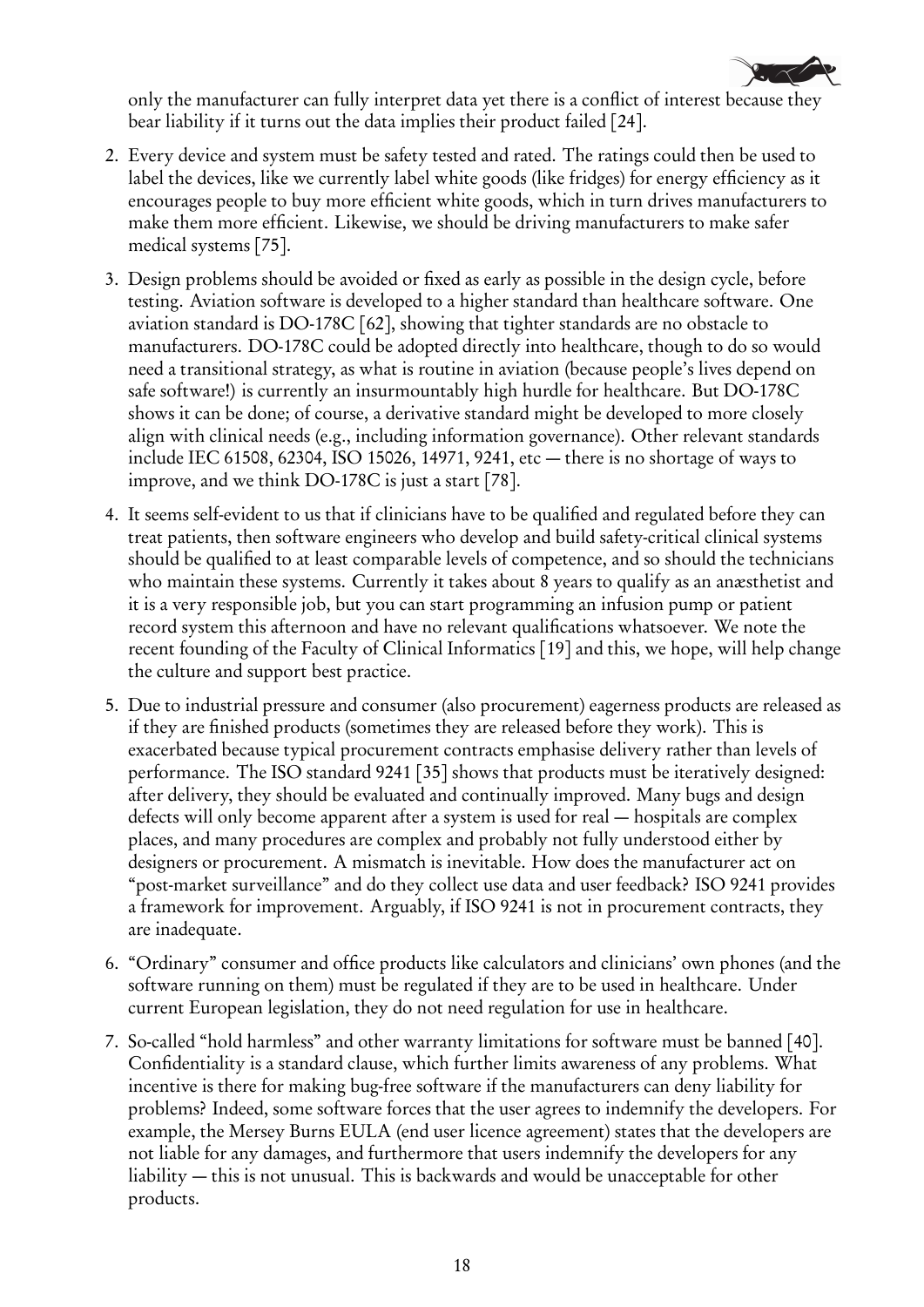

- 8. It is possible that fixing a safety vulnerability could be taken as an admission of prior liability. Laws need changing to encourage improvement, not to disincentivise it.
- 9. Designing, developing, procuring and monitoring safe systems is complex and error-prone. At all stages, oversight should be required [66]; explicit safety ratings (based on rigorous evaluations, perhaps similar to safety ratings on other safety-critical products such as car tyres) would also help [73].
- 10. The regulatory process is very slow and ponderous, but technology is advancing much faster. This can create tensions and design compromises. Thus, oxygen is regulated as a pharmaceutical, but a computer regulating the flow of oxygen is regulated as a medical device; yet the two may be combined into a single, integrated computer-controlled oxygen cylinder. Pharmaceutical regulations (in the UK) forbid instructions or warnings for the integrated medical device controlling the oxygen to be placed on the cylinder — even though they are physically inseparable. Another example is that information governance was established in the 1960s, so a hospital can fax a patient (but does the right person get it?) — but they are typically forbidden from using WhatsApp or Skype, even though these are more secure and reliable ways of communicating. Therefore there must be a more balanced and more efficient way for technical innovation to inspire and nudge improved regulation, as well as regulation, in turn, to manage and reduce risk in innovation.
- 11. Leaders, thought leaders, and procurement need more training and awareness of the true capabilities and risks of computers, and of the processes that should be used in mature software engineering. Currently industry, understandably, wants to promote embracing new technology but this must be balanced against the evidence for the effectiveness of planned interventions. Healthcare needs a lot of wisdom to distinguish between the excitement of consuming new technology (which is valid for personal consumption) versus the real excitement of solving healthcare problems (which requires products to work reliably in complex healthcare environments) [72, 76]. Seeing computers as a medical intervention that should be subject to the same "evidenced based" core of healthcare thinking would be an improvement (and indeed would stimulate more, and more rigorous, research).
- 12. A deep cultural problem that needs to be addressed is that the clinical literature (e.g., on burn treatment) was never designed to help specify reliable software for clinical use. A very simple example is the clinical literature on body mass index does not specify that patients have a positive weight (they must weigh more than zero); a programmer implementing what the literature says will end up with software that will ignore use error such as entering a zero weight or perhaps not filling in a weight at all. Another example was given in our discussion of QRISK validation in section 2.2.
- 13. Cybersecurity research has exemption from confidentiality laws, such as commercial confidentiality law, otherwise inhibiting research [2]; it would be very easy to make safety another exemption.
- 14. Crucially, we need more research, and more quality, independent research. Although stories and examples are persuasive, we need rigorous science to discover the underlying principles of improvement that can help improve everything, and to get good evidence to prioritise action [7], political, regulatory and at the point of care.

This list is not exhaustive, but shows that a variety of approaches are feasible, many of which have been successfully tried-and-tested in other industries. Each idea, even in isolation, will help improve safety.

Legal, clinical, hospital and media culture is another matter. Thankfully, if we improve software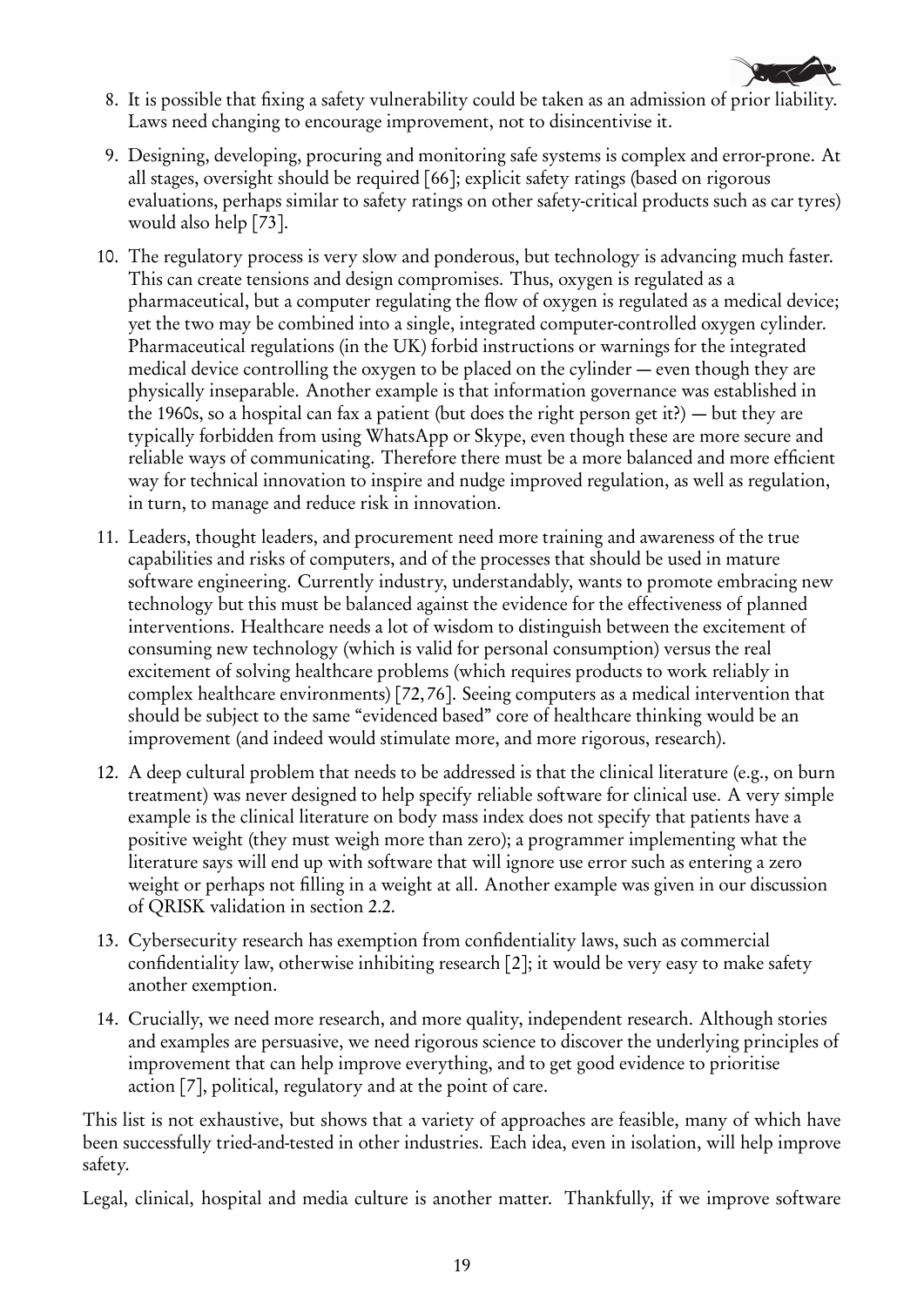

design and programming, safety will improve regardless of healthcare culture. There are fewer developers to convert to a safety culture than clinicians, hospital managers and politicians; arguably, then, technical improvements — which aviation has path-broken — are the best way to start.

Note that the aviation standard DO-178C was developed by a volunteer organisation (the Radio Technical Commission for Aeronautics), so clearly developing standards need not wait for statutory sanction. And, of course, current healthcare software standards are widely recognised as being out of date (e.g., balancing technically-obsolete data protection adherence while permitting realistic, often innovative, clinical use of mashed up apps and servers in unspecified jurisdictions ...), so they need updating anyway.

Adopting the ideas above certainly demands a change in perspective for developers. Hopefully, some will want to stand out as leading safety culture. And once culture change starts, it will stimulate more ideas beyond our initial list above.

# 3.2 Recognising there is a problem

The first step in solving a problem is to recognise there is a problem — and then to diagnose and treat it correctly. Even with serendipitous ideas, such as the discovery of penicillin, they are only recognised because they solve a known problem (in penicillin's case, of bacterial infection). In the case of bugs in hospital computers, few recognise there is a problem, therefore even fewer are researching the scope and reach of the issues, let alone the solutions.

The NHS does have many problems, and it is easy to jump to the conclusion that computers are the obvious solution to them, rather than first researching the actual benefits of computers for those problems. It is easy to confuse "new and exciting" for good [38, 73]. But when thinking about the NHS and new technology, we need to focus on actual effectiveness in supporting the NHS, its staff and patients — we need to do better than follow intuition.

The Times recently reported tragic cases of people dying after NHS postal paper mixups, and their article shows that to many it seems obvious that the NHS should use email more [43], to replace the old technology of paper with the new of email. Unfortunately, email itself doesn't cure the problems. The problems were due to human error, not to paper.

Email, in fact, often makes error worse and harder to see. Have you ever sent an email to the wrong person? Have you "replied to all" by mistake? In 2016, the NHS had to use, ironically, a recorded voice message after an email accidentally sent to 1.2 million people ground things to a halt — not least because some "replied all" to everyone causing an avalanche of emails. More recently, over two days (24–25 January 2018) NHS computer systems failed across Wales, with hospitals and GPs unable to access any information [30]; this nation-wide IT failure came at a time when the NHS was already facing unprecedented loads from staff shortages and winter flu.

More reliable systems could be developed to help detect, block and mitigate human error (face to face video helps; patients in charge of their records may help, AI can help). But until then, and when software has fewer bugs and failings in its design, email is just a faster way of doing everything, including making mistakes.

The conventional solutions involve buying more computers, because new computers are exciting and seem to offer huge transformational potential for healthcare; the UK Wachter Report [82] is a case in point expressing this view. Of course, there is a lot of commercial pressure driving the conventional solutions. The Engineering and Physical Sciences Research Council (EPSRC), which would seem to be the natural UK funder for the needed research, has a "healthcare technologies programme" [17], but it does not recognise the role for improving computing technology or the need for software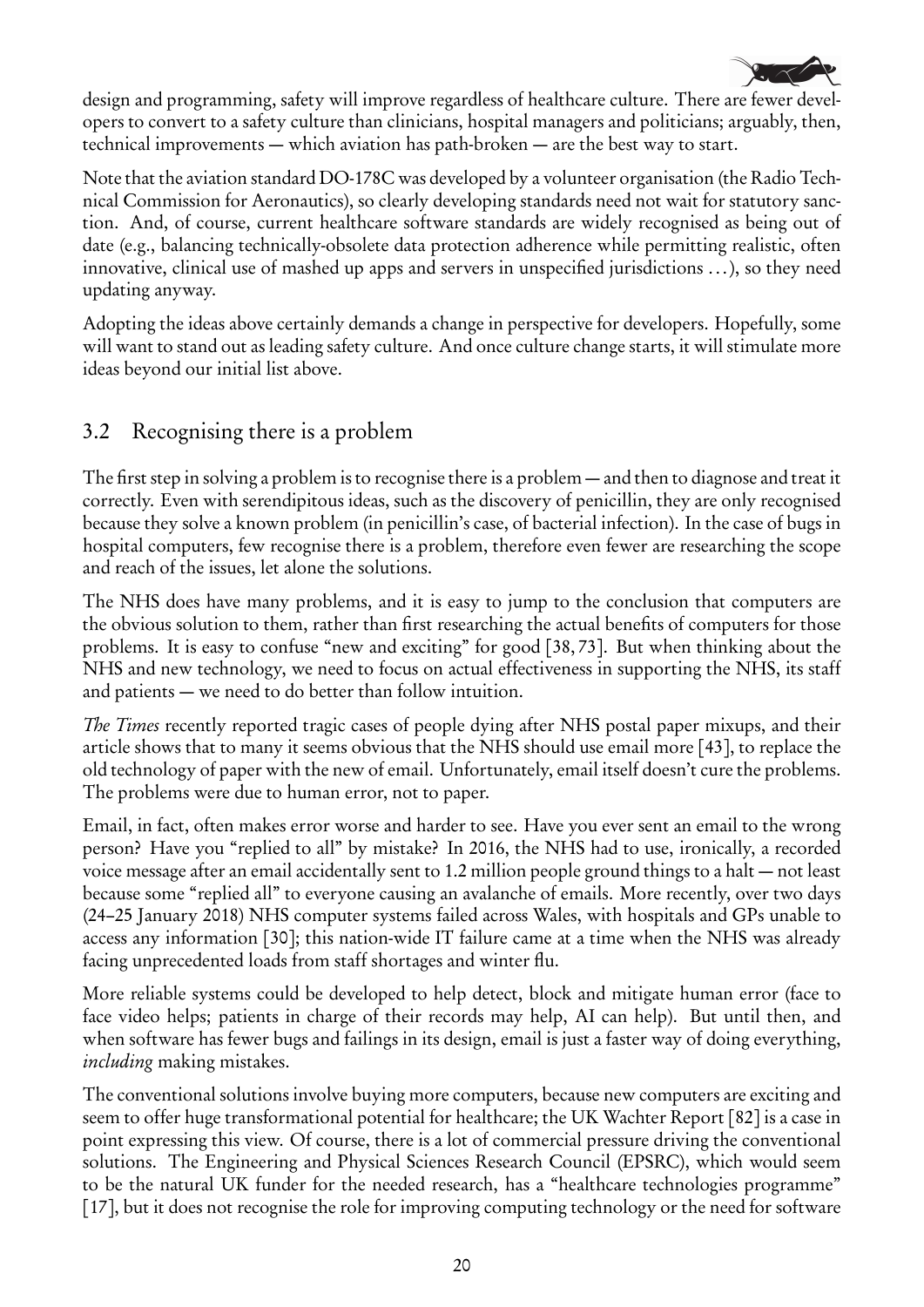

engineering to be more reliable in delivering healthcare (or even in supporting more reliable research). The oversight is an international problem. One example is the only recent discovery of a 15 year old bug, the impact of which undermines thousands of papers and years of brain research [15]. The problem took so long to discover because nobody thought computer bugs were an issue.

At the most general level, when we recognise there is uncertainty or controversy in a critical area (such as healthcare), then strategic research to reduce that uncertainty is called for. Politicians and managers, for instance, cannot make sensible plans about future computing in healthcare when even the broad impact of their decisions is unknown — past examples such as the UK National Programme for IT (a £11.4 billion programme scrapped in 2011) and very recent examples such as the IHealth Electronic Health Record System [8,18] give little reason for confidence in hope over science, let alone hope that we may have learned anything useful from past failures in healthcare computing projects. Consider that the Government predicted savings of £1.2 billion for "telehealth," but subsequent studies showed no real benefits, just increased cost [54].

Why is there this repeated hope in new solutions, when it seems to us that there are more fundamental problems that no new technology overcomes, however exciting. Where, given the history of disappointing results, is the unbiased research? What sort of solutions might be proposed and evaluated as priorities? We explore these questions in our conclusions, next.

# 4 Conclusions

Most people know very little about programming, though they know that children can do it, so it must be very easy. Because most people — including those in healthcare — know little about programming it is very hard for them to recruit good programmers or to select quality suppliers; indeed, many medical device manufacturers cannot program themselves so they out-source all software development.

Most design consultancies and developers think they are good programmers. It is in fact very easy to write programs that look like they work. The errors we discussed above affecting B.Braun, Zimed and Apple software are cases in point. Similarly, it is easy for a cowboy builder to make things look like safe houses, but they conceal structural, electrical, and fire risks that are very hard to spot — until things go wrong. (It is easy for children to build houses in Lego ... but it doesn't mean they are or are even going to be competent structural engineers.)

With our culture's unawareness of the hard skills needed for dependable programming, combined with many programmers' hubris, exacerbated by industry's continual pressure for healthcare to just buy solutions, it is going to be hard to get any of our suggestions above implemented.

WannaCry didn't make many say healthcare computer systems should improve — the emphasis was mainly on the NHS's responsibility to keep cyber-defences up to date. The costly suspension of over 70 nurses because of a computer error didn't make many say programming should improve. The deaths of patients and the imprisonment of Olivia Saldaña González didn't prompt many to say that programming quality or regulation should improve.

Research into safer use of computers will improve the quality of healthcare, save lives, and save unnecessary harms and the costs of litigation. It would save the NHS and all healthcare providers money and would improve the health of society — it is an international problem and solutions will have an international impact. In comparison, conventional clinical research is expensive and, when successful, generally results in drugs or devices that cost further money and only helps patients with specific diseases. Improving computers to avoid the bugs (and the regulatory and procurement cultures that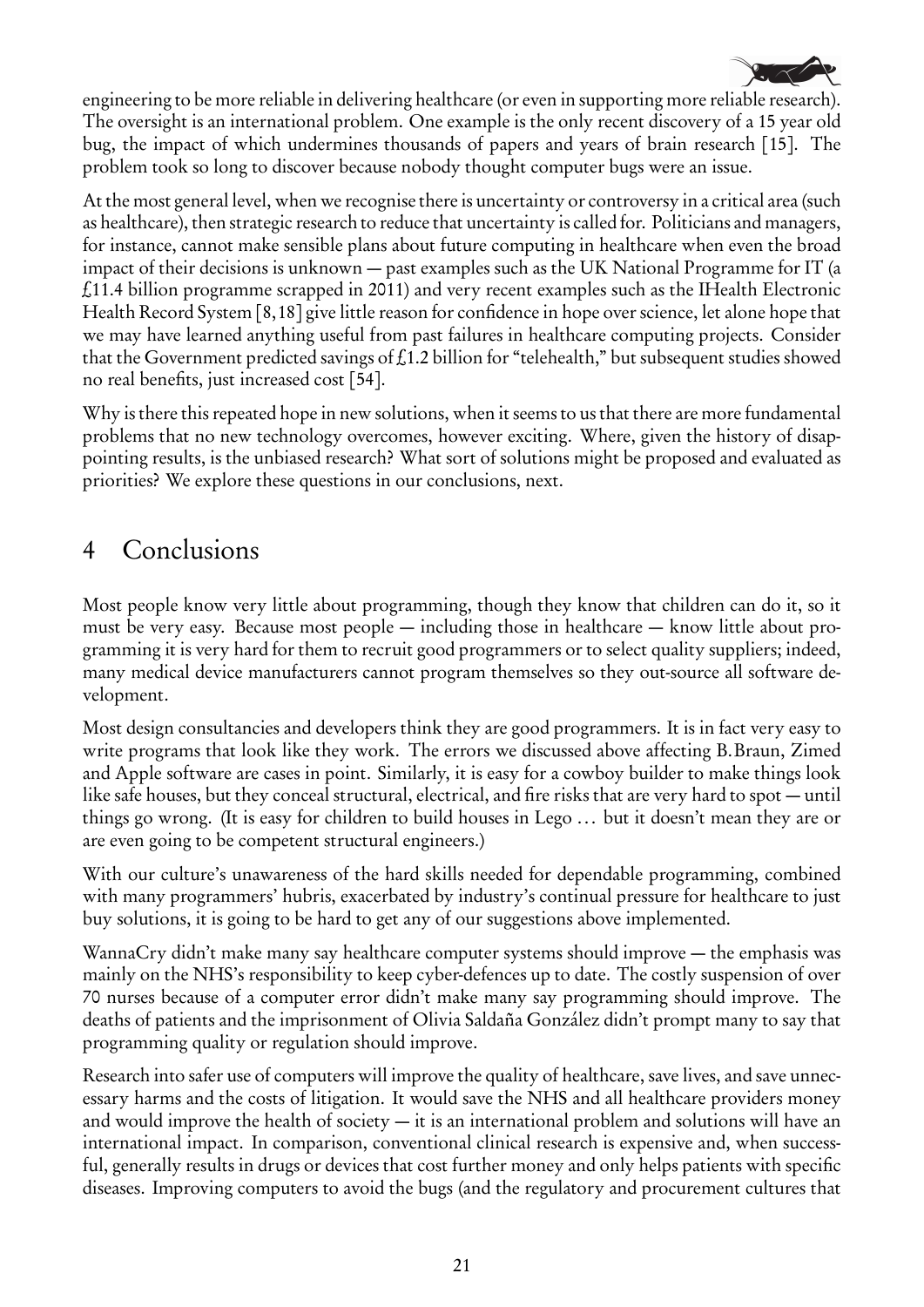| Computers in hospitals research               |
|-----------------------------------------------|
| Cheap program proving and evaluation          |
| Negligible cost to benefit                    |
| Benefits all patients                         |
| Benefits staff                                |
| No side effects                               |
| Reduces negligence claims                     |
| Improved usability                            |
| Improvements can be used by all manufacturers |
| Negligble funding                             |
|                                               |

 $\sqrt{2}$ 

An outline comparison of cancer research (to take one clinical example) and research into computer bugs.

acquiesce to them) as we discussed throughout this lecture will save money and help everybody, both patients and staff, regardless of disease.

Consider three well-known accidents from outside of healthcare:

- The 1988 Piper Alpha disaster killed 167 people and led to a Public Inquiry [12], and to radical changes to the way safety is managed on off-shore oil platforms.
- The 1999 Ladbroke Grove train crash in London killed 31 people, and remains one of the worst rail accidents in Britain. A public inquiry into the crash was held in 2000 [13]. Interestingly, the crash would have been prevented by an automatic train protection (ATP) system — a computer system to *prevent* error — but it had previously been rejected because of cost.
- The 2017 Grenfell Tower fire tragedy killed 71 people and led to a Public Inquiry [80], as well as to a review [79] with plans for radical changes in the way that fire safety is regulated in high rise buildings.

These were major tragedies. It is right that they are leading to radical changes to reduce future risks.

For healthcare, the National Reporting and Learning System (NLRS) says there are about two million reported incidents per year in England and, of those, about 10,000 lead to serious harm or death (see page 2). If only 2% of that 10,000 (that is, 200) is computer-related, then each and every year computer-related serious harm or death exceeds the fatalities from major accidents like the Piper Alpha, Paddington, and Grenfell tragedies. (We think the 10,000 estimate from NLRS and the 2% guess for the computer-related rate are both likely to be too low; together they are far too low.)

Piper Alpha, Paddington, and Grenfell capture the imagination not just because they were tragically preventable but because they were visible. We hope that our lecture exposes and makes clearly visible the far greater damage done every year by invisible (and denied) bugs in hospital computer systems, and why this hidden carnage need not continue.

What will it take before we get our Public Inquiry? When will we have the "radical changes" in healthcare regulations?

What will it take to prompt the needed funding for research to understand and solve the problems, and to overcome the current Catch 22 that "there is no reliable data to prove healthcare IT research is needed" — an excuse long familiar from the resistance to researching the facts of smoking.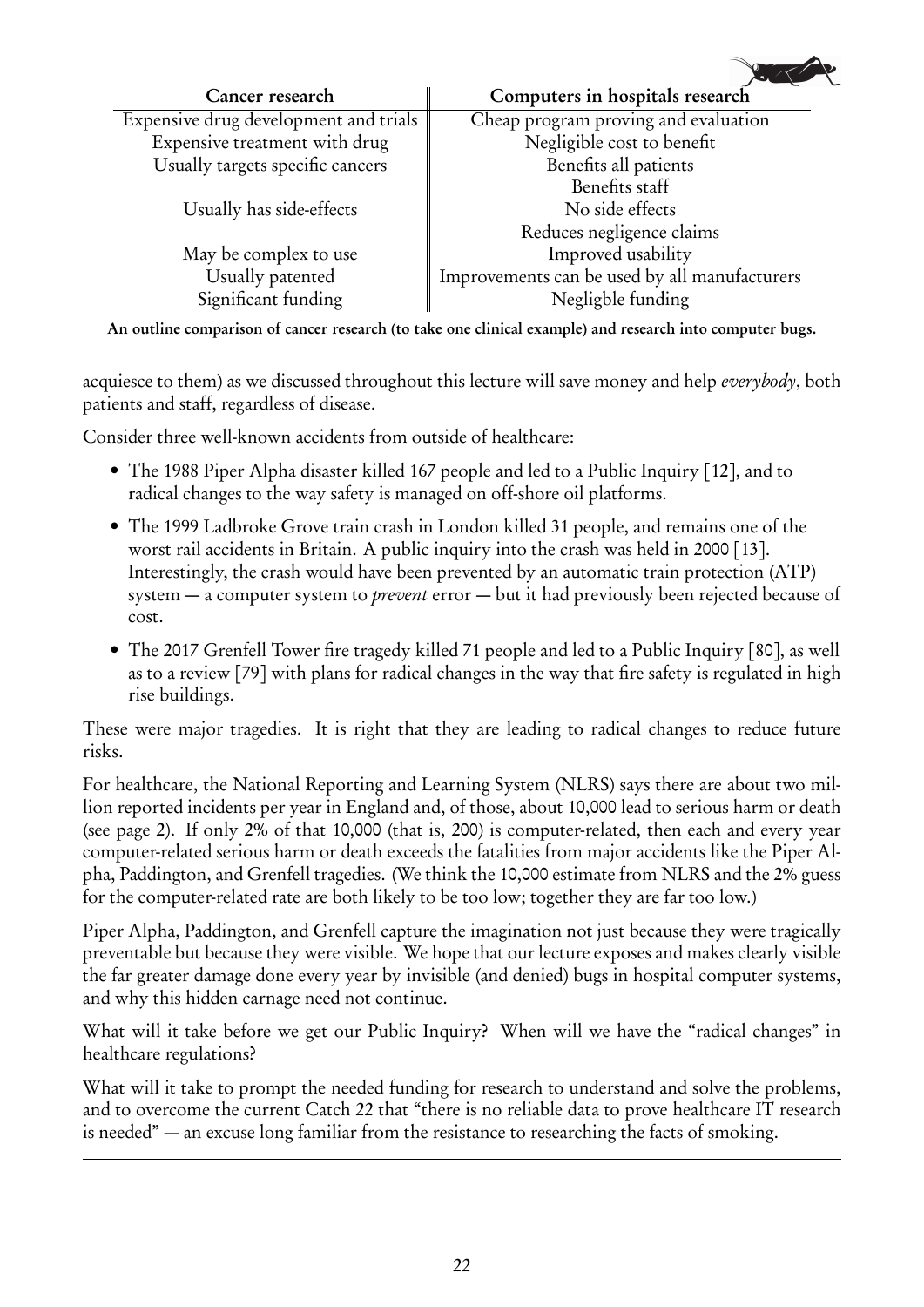

# Notes and further reading

This lecture has reviewed computer bugs in healthcare and their impact — and noted the lack of research, whether to be certain of the scale of the problem, or to seek solutions. We recommend the following resources — we are not the only people with these concerns:

- Fu's Archimedes Center for Medical Device Security web site [22] has many resources on cybersecurity issues in medical devices and systems.
- The Royal Academy of Engineering is producing an authoritative report, Cyber safety and resilience: strengthening the digital systems that support the modern economy, which should be published in 2018.
- Koppel and Gordon's book, First, Do Less Harm: Confronting the Inconvenient Problems of Patient Safety [39] is an edited, multi-author book with further resources on computers and their impact on patient care.

We want our lecture to inform and empower you, and we hope we have done both. We will look forward to hearing from you what you do.

The authors are grateful for very helpful comments from Carolyn Greig, Kevin Fu, Stephen Mason and Ross Koppel.

Harold Thimbleby is very grateful for support from See Change (M&RA-P), Scotland.

# References

- [1] Acharya C., 2017: Human-Computer Interaction and Patient Safety, PhD Thesis, Swansea University.
- [2] Alva A., 2016: "DMCA security research exemption for consumer devices," Federal Trade Commission. www.ftc.gov/news-events/blogs/techftc/2016/10/dmca-securityresearch-exemption-consumer-devices, Accessed 1 November 2017.
- [3] Belluck P., 2017: "First Digital Pill Approved to Worries About Biomedical 'Big Brother'," New York Times, www.nytimes.com/2017/11/13/health/digital-pill-fda.html
- [4] Borrás C., 2006: "Overexposure of radiation therapy patients in Panama: problem recognition and follow-up measures," Pan American Journal of Public Health, 20(2/3):173–87.
- [5] Cauchi A., Gimblett A., Curzon P., Masci P. & Thimbleby, H., 2012: "Safer "5-key" Number Entry User Interfaces using Differential Formal Analysis," Proceedings BCS Conference on Human-Computer Interaction, XXVI:29–38.
- dl.acm.org/citation.cfm?id=2377916.2377921
- [6] Christensen C., Grossman J. H. & Hwang J., 2008: The Innovator's Prescription, McGraw-Hill.
- [7] CHIMED team, 2017: Manifesto for medical devices.
- www.chi-med.ac.uk/publicdocs/WP345.pdf Accessed 1 November 2017.
- [8] Cochrane D. 2016. Review of the Functioning of IHealth: Nanaimo Regional General Hospital, Oceanside Health Centre and Dufferin Place.
- ihealth.islandhealth.ca/wp-content/uploads/2016/11/ihealth-review-2017.pdf [9] Cox A. L., Oladimeji P. & Thimbleby H., 2011: "Number Entry Interfaces and Their Effects on Error Detection," Proceedings IFIP Conference on Human-Computer Interaction — Interact 2011, Lecture Notes in Computer Science, 6949:178–185, Springer. DOI doi.org/10.1007/978-3-642-23768-3\_15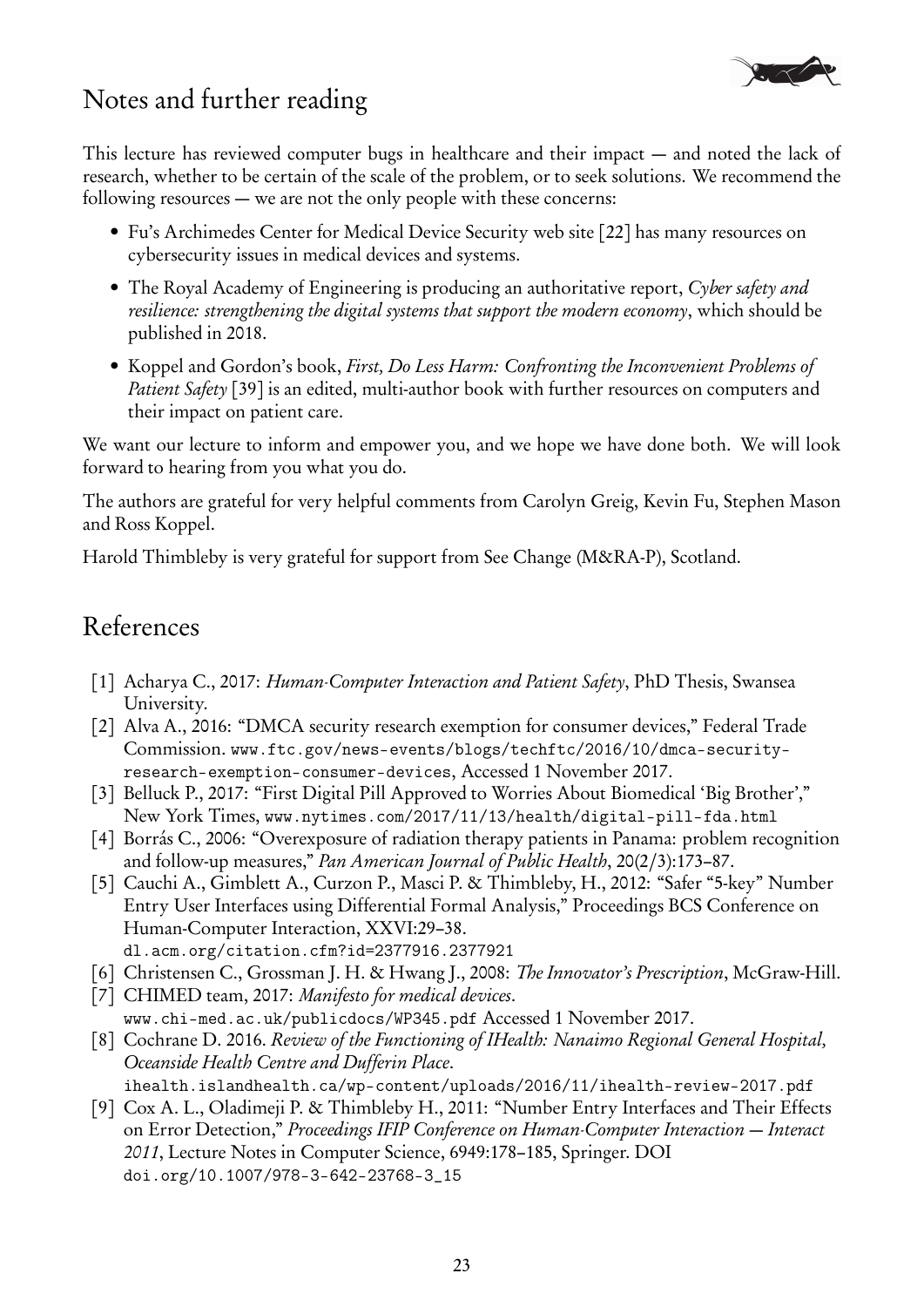

- [10] Cox A. L., Oladimeji P. & Thimbleby H., 2013: "A Performance Review of Number Entry Interfaces," Proceedings IFIP Conference on Human-Computer Interaction, Lecture Notes in Computer Science, 8117:365–382. Springer. DOI doi.org/10.1007/978-3-642-40483-2\_26
- [11] Crowther T., 2017: CASE RULING: ENGLAND & WALES, Case citation: R  $v$  Cahill; R  $v$ Pugh, Ruling 14 October 2014, Digital Evidence and Electronic Signature Law Review, 14:67–71. See journals.sas.ac.uk/deeslr/article/view/2541/2499
- [12] Cullen W. D., 1990: *The Public Inquiry into the Piper Alpha Disaster*, Stationery Office Books.
- [13] Cullen W. D., 2001: Health and Safety Executive: Ladbroke Grove Rail Inquiry, Available at the National Achives, discovery.nationalarchives.gov.uk/details/r/C15859; Part 1 at www.epcollege.com/EPC/media/MediaLibrary/Knowledge%20Hub%20Documents/F% 20Inquiry%20Reports/ladbrokegrove-Cullen-Part-1-(2000).pdf; Part 2 at orr.gov.uk/\_\_data/assets/pdf\_file/0020/5663/incident-ladbrokegrove-lgri2.pdf
- [14] Department for Transport, 2013: Annual road fatalities, www.gov.uk/government/publications/annual-road-fatalities
- [15] Eklund A., Nichols Thomas E. & Knutsson H., 2016: "Cluster failure: Why fMRI inferences for spatial extent have inflated false-positive rates," Proceedings National Academy of Sciences, 113(28):7900–7905. DOI doi.org/10.1073/pnas.1602413113
- [16] Ellsworth M. A., Dziadzko M., O'Horo J. C., Farrell A. M., Zhang J. & Herasevich V., 2017: "An appraisal of published usability evaluations of electronic health records via systematic review," Journal of the American Medical Informatics Association, 24(1):218–226. DOI doi.org/10.1093/jamia/ocw046
- [17] Engineering and Physical Sciences Research Council, 2015: EPSRC Healthcare Technologies Strategy Summary, www.epsrc.ac.uk/files/research/htstrategysummary
- [18] Ernst & Young LLP, 2017: Ministry of Health, Review of Island Health's IHealth Electronic Health Record System, www.health.gov.bc.ca/library/publications/year/2017/reviewof-Island-Health-IHealth-electronic-health-record-system.pdf
- [19] Faculty of Clinical Informatics, 2018: www.facultyofclinicalinformatics.org.uk
- [20] FDA, 2017: The FDA's role in medical device cybersecurity, www.fda.gov/downloads/MedicalDevices/DigitalHealth/UCM544684.pdf
- [21] Feynman R. P., 1992: "Cargo Cult Science, 1974 CalTech commencement address," in Surely You're Joking, Mr. Feynman! Adventures of a Curious Character, Feynman R. P. & Leighton R., eds., Vintage.
- [22] Fu K., 2018: Archimedes Center for Medical Device Security, www.secure-medicine.org/publications
- [23] Fu K. & Thimbleby H., 2017: "Ransomware: How we can climb out of this mess?," www.healthcareitnews.com/blog/ransomware%E2%80%A8-how-we-can-climb-out-mess
- [24] Garber A. M., 2010: "Modernizing device regulation," New England Journal of Medicine, 362(13):1161–1163.
- [25] Han Y. Y., Carcillo J. A., Venkataraman S. T. et al., 2005: "Unexpected increased mortality after implementation of a commercially sold computerized physician order entry system," Pediatrics, 116:1506–1512.
- [26] Harrison M. D., Masci P., Campos J. C. & Curzon P., 2017: "Verification of user interface software in PVS: the example of FDA requirements and programmable medical devices," IEEE Transactions on Human Machine Systems, 47(6):834–846. DOI doi.org/10.1109/THMS.2017.2717910
- [27] Heather B., 2016: "QRisk2 in TPP "fixed" but up to 270,000 patients affected," DigitalHealth, www.digitalhealth.net/2016/06/qrisk2-in-tpp-fixed-but-up-to-270000-patientsaffected/
- [28] Hern A., 2017: "Hacking risk leads to recall of 500,000 pacemakers due to patient death fears," The Guardian, www.theguardian.com/technology/2017/aug/31/hacking-risk-recall-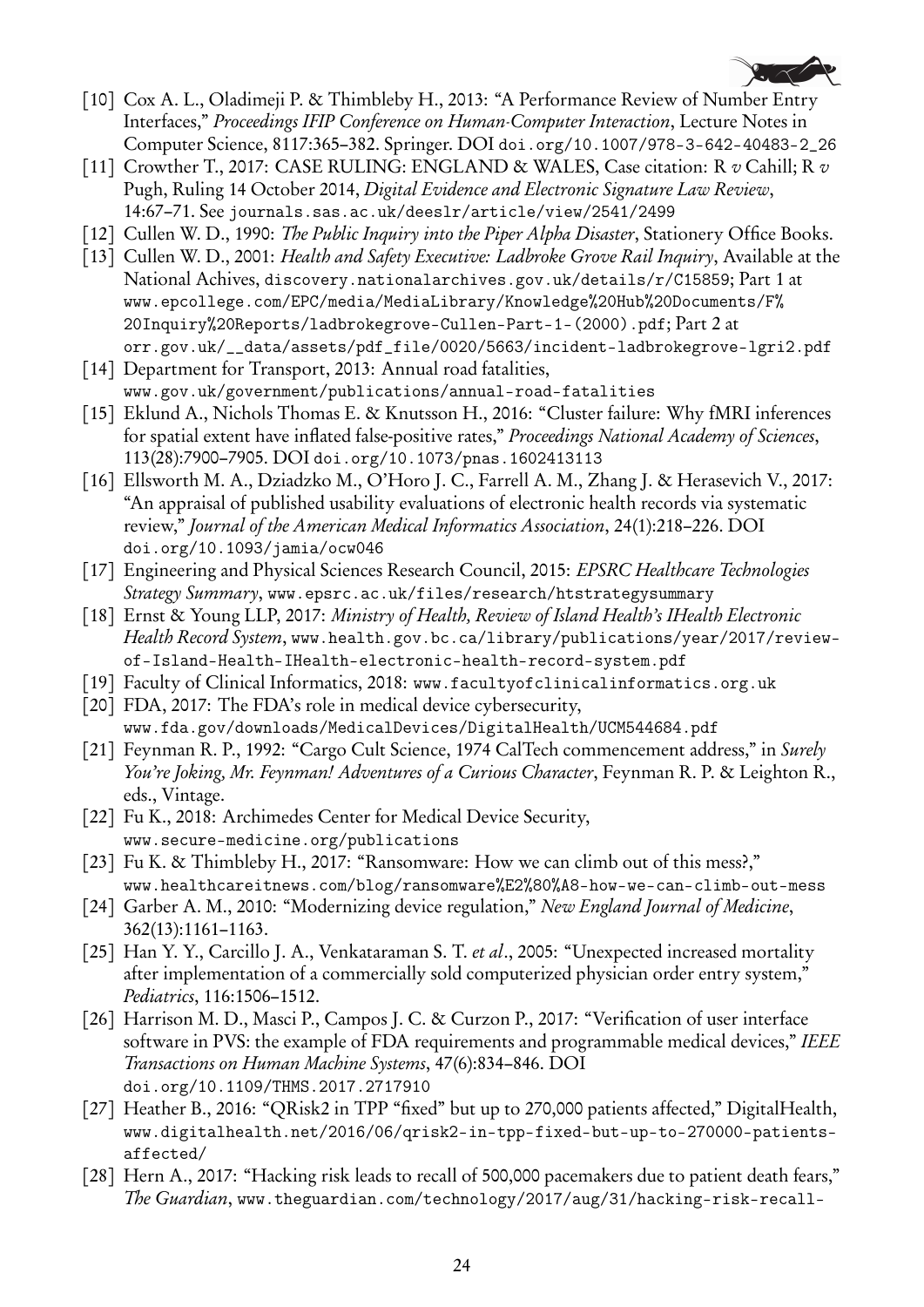

pacemakers-patient-death-fears-fda-firmware-update

- [29] Hippisley-Cox J., Coupland C., Brindle P., 2017: "Development and validation of QRISK3 risk prediction algorithms to estimate future risk of cardiovascular disease: prospective cohort study," British Medical Journal, 357(j2099). DOI doi.org/10.1136/bmj.j2099
- [30] Hodgson S. & Evans O., 2018: "Reports of widespread Welsh NHS system failure affecting hospitals and GPs," Daily Post. www.dailypost.co.uk/news/north-wales-news/livewelsh-nhs-system-failure-14197931
- [31] Horsky J., Drucker E. A. & Ramelson H. Z., 2017: "Higher accuracy of complex medication reconciliation through improved design of electronic tools," Journal of the American Medical Informatics Association, 0(0):1–11 [sic]. DOI doi.org/10.1093/jamia/ocx127
- [32] Hoyme K. 2017: "Ruminations on challenges in securing medical devices," www.fda.gov/ downloads/MedicalDevices/NewsEvents/WorkshopsConferences/UCM559600.pdf
- [33] Iacobucci G., 2016: "Computer error may have led to incorrect prescribing of statins to thousands of patients," British Medical Journal, 353(i2742). DOI doi.org/10.1136/bmj.i2742
- [34] Institute of Medicine, 2011: Medical devices and the public's health: The FDA's 510(k) clearance process at 35 years, US National Academies of Science. www.nap.edu/read/13150/chapter/2
- [35] International Organization for Standardization, 2010: ISO 9241-210:2010 Ergonomics of human-system interaction – Part 210: Human-centred design for interactive systems.
- [36] James J. T., 2013: "A new, evidence-based estimate of patient harms associated with hospital care," Journal of Patient Safety, 9(3):122-128. DOI doi.org/10.1097/PTS.0b013e3182948a69
- [37] Joint Commission on Accreditation of Healthcare Organisations, 2008: www.jointcommission.org/SentinelEvents/SentinelEventAlert/sea\_42.htm (accessed in in December 2008 but now missing).
- [38] Kahneman D., 2012: Thinking, Fast and Slow, Penguin.
- [39] Koppel R. J. & Gordon S., eds., 2012: First, Do Less Harm: Confronting the Inconvenient Problems of Patient Safety (The Culture and Politics of Health Care Work), ILR Press.
- [40] Koppel R. J. & Kreda D., 2009: "Health care information technology vendors' "hold harmless" clause: implications for patients and clinicians," *Journal of the American Medical* Association, 301(12):1276–8. DOI doi.org/10.1001/jama.2009.398
- [41] Koppel R. & Lehmann C., 2015: "Implications of an emerging EHR monoculture for hospitals and healthcare systems," Journal of the American Medical Informatics Association, 22:465–471. DOI doi.org/10.1136/amiajnl-2014-003023
- [42] Koppel R. J. & Thimbleby, H. 2017: "Lessons From the 100 Nation Ransomware Attack," thehealthcareblog.com/blog/2017/05/14/lessons-from-the-100-nationransomware-attack
- [43] Lay K., 23 January 2018: "Paper records put patient lives at risk," The Times, p6.
- [44] Leveson N., 1995: "Medical Devices: The Therac 25," in Leveson N., 1995: Safeware: System Safety and Computers, Addison-Wesley, 1995. sunnyday.mit.edu/papers/therac.pdf
- [45] Linn M. C. et al, 2010: Report of a Workshop on The Scope and Nature of Computational Thinking, National Academies Press, 2010.
- [46] MacAskill E, 2018: "Destructive attack on UK a matter of 'when, not if', warns cyber chief," The Guardian, 23 January, p1 & 12.
- [47] McCormick J., 2004: "We did nothing wrong: Why software quality matters," Baseline. www.baselinemag.com/c/a/Projects-Processes/We-Did-Nothing-Wrong
- [48] Magrabi F., Ong M-S., Runciman W. & Coiera E., 2010: "An analysis of computer-related patient safety incidents to inform the development of a classification," Journal of the American Medical Informatics Association, 17(6):663–670.

www.ncbi.nlm.nih.gov/pmc/articles/PMC3000751

[49] Masci P., Rukšėnas R., Oladimeji P., Cauchi A., Gimblett A., Li Y., Curzon, P. & Thimbleby,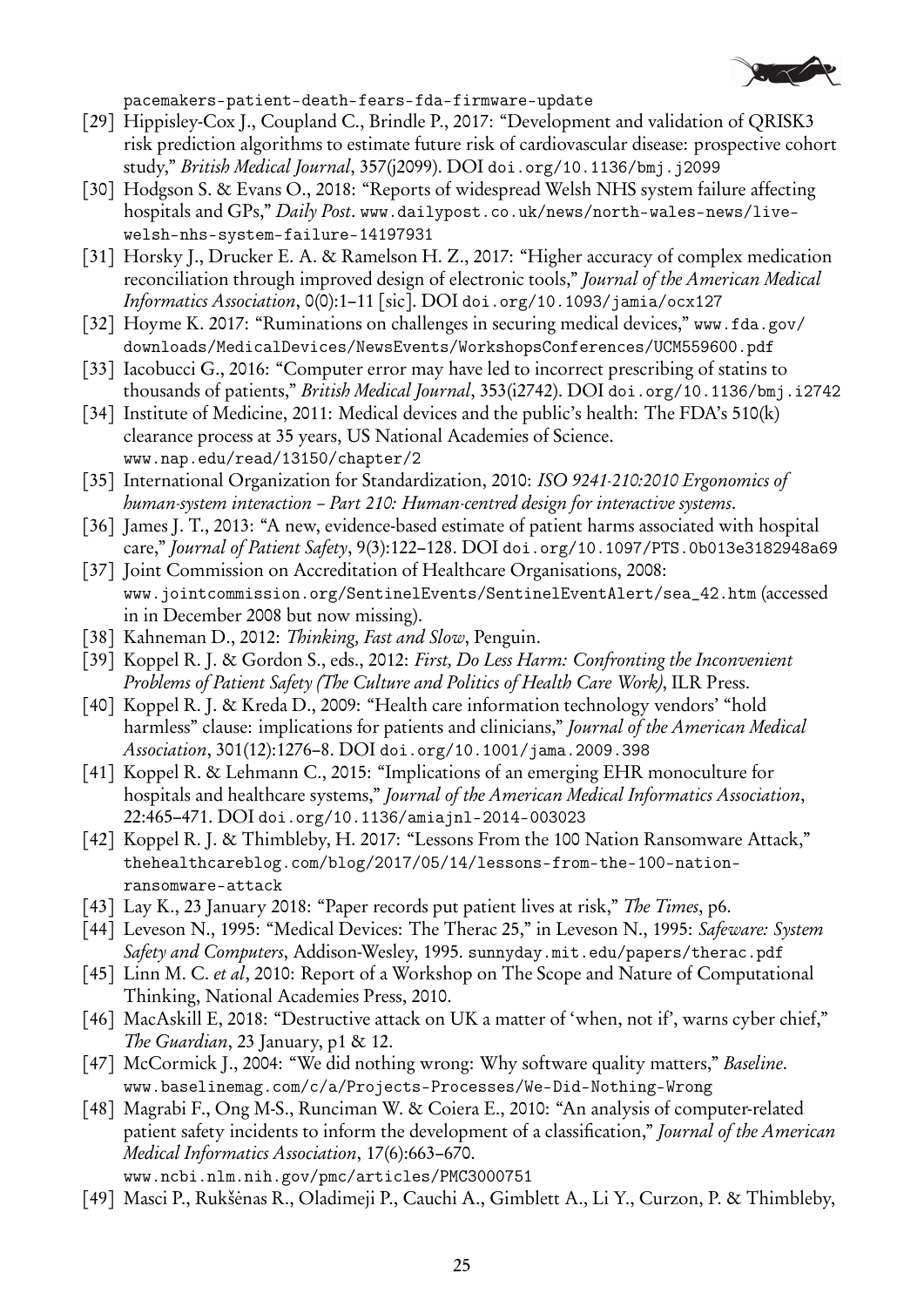

H., 2015: "The Benefits of Formalising Design Guidelines: A Case Study on the Predictability of Drug Infusion Pumps," Innovations in Systems and Software Engineering, 11(2):73–93. DOI doi.org/10.1007/s11334-013-0200-4

- [50] Mason S., 2014: "Electronic evidence: A proposal to reform the presumption of reliability and hearsay," Computer Law & Security Review, 30(1):80–84. DOI doi.org/10.1016/j.clsr.2013.12.005
- [51] Mason S., 2017: "Artificial intelligence: Oh really? And why judges and lawyers are central to the way we live now  $-$  but they don't know it," Computer and Telecommunications Law Review, 23(8):221–222. stephenmason.co.uk/wp-content/uploads/2017/12/Pages-from-2017\_23\_CTLR\_issue\_8\_PrintNEWMASON.pdf
- [52] Mason S.& Seng D., eds, 2017: Analysis of a failure, in *Electronic Evidence*, 4th ed., Section 9.90:321–323. Open source text at ials.sas.ac.uk/digital/humanities-digitallibrary/observing-law-ials-open-book-service-law/electronic-evidence
- [53] Mason S. & Seng D., eds., 2017: *Electronic Evidence*, 4th ed, Chapter 6, an open source text at ials.sas.ac.uk/digital/humanities-digital-library/observing-law-ials-openbook-service-law/electronic-evidence
- [54] McCartney M., 2018, "When a crisis is the predictable outcome of poor policy making," British Medical Journal, 360:k90. DOI doi.org/10.1136/bmj.k90
- [55] Molteni M., 2017: "Medicine is going digital. The FDA is racing to catch up." Wired, www.wired.com/2017/05/medicine-going-digital-fda-racing-catch
- [56] National Audit Office, 2017a: Managing the costs of clinical negligence in trusts. www.nao.org.uk/report/managing-the-costs-of-clinical-negligence-in-trusts
- [57] National Audit Office, 2017b: Investigation: WannaCry cyber attack and the NHS. www.nao.org.uk/report/investigation-WannaCry-cyber-attack-and-the-nhs
- [58] NHS England, 2016: NHS England Clinical Guidance: QRISK2 Incident, www.tpp-uk.com/wp-content/uploads/2016/06/NHS-England-Clinical-Guidance-QRISK2-Incident.pdf
- [59] NHS Improvement, 2017: Commentary on National Patient Safety Incident Reports submitted to the National Reporting and Learning System April to June 2017. improvement.nhs.uk/uploads/documents/NaPSIR\_commentary\_Apr-Jun\_2017\_v3.pdf
- [60] Norman, D. A., 1983: "Design Rules Based on Analyses of Human Error," Communications of the ACM, 26(5):254–258. DOI doi.org/10.1145/2163.358092
- [61] Reason J. T., 1991: *Human Error*, Cambridge University Press.
- [62] Rierson L., 2013: Developing safety-critical software: A practical guide for aviation software and DO-178C compliance, CRC Press.
- [63] Saavedra S. M., 2015: "Remembering Kimberly Hiatt: A Casualty of Second Victim Syndrome," NurseLabs,

nurseslabs.com/remembering-kimberly-hiatt-casualty-second-victim-syndrome/

- [64] Schiff G., et al, 2017: Computerized Prescriber Order Entry Medication Safety (CPOEMS): Uncovering and learning from issues and errors, www.fda.gov/downloads/Drugs/DrugSafety/MedicationErrors/UCM477419.pdf
- [65] Science and Technology Committee, 2018: Oral evidence: Algorithms in decision-making, HC 351. data.parliament.uk/writtenevidence/committeeevidence.svc/evidencedocument/

science-and-technology-committee/algorithms-in-decisionmaking/oral/76942.pdf [66] Shneiderman B., 2016: "The dangers of faulty, biased or malicious algorithms requires

- independent oversight," Proceedings National Academy of Sciences, 113(48):1358–13540. DOI doi.org/10.1073/pnas.1618211113
- [67] Sinsky C., Colligan L., Li L., Prgomet M., Reynolds S., Goeders L., Westbrook J., Tutty M. & Blike G., 2016: "Allocation of Physician Time in Ambulatory Practice: A Time and Motion